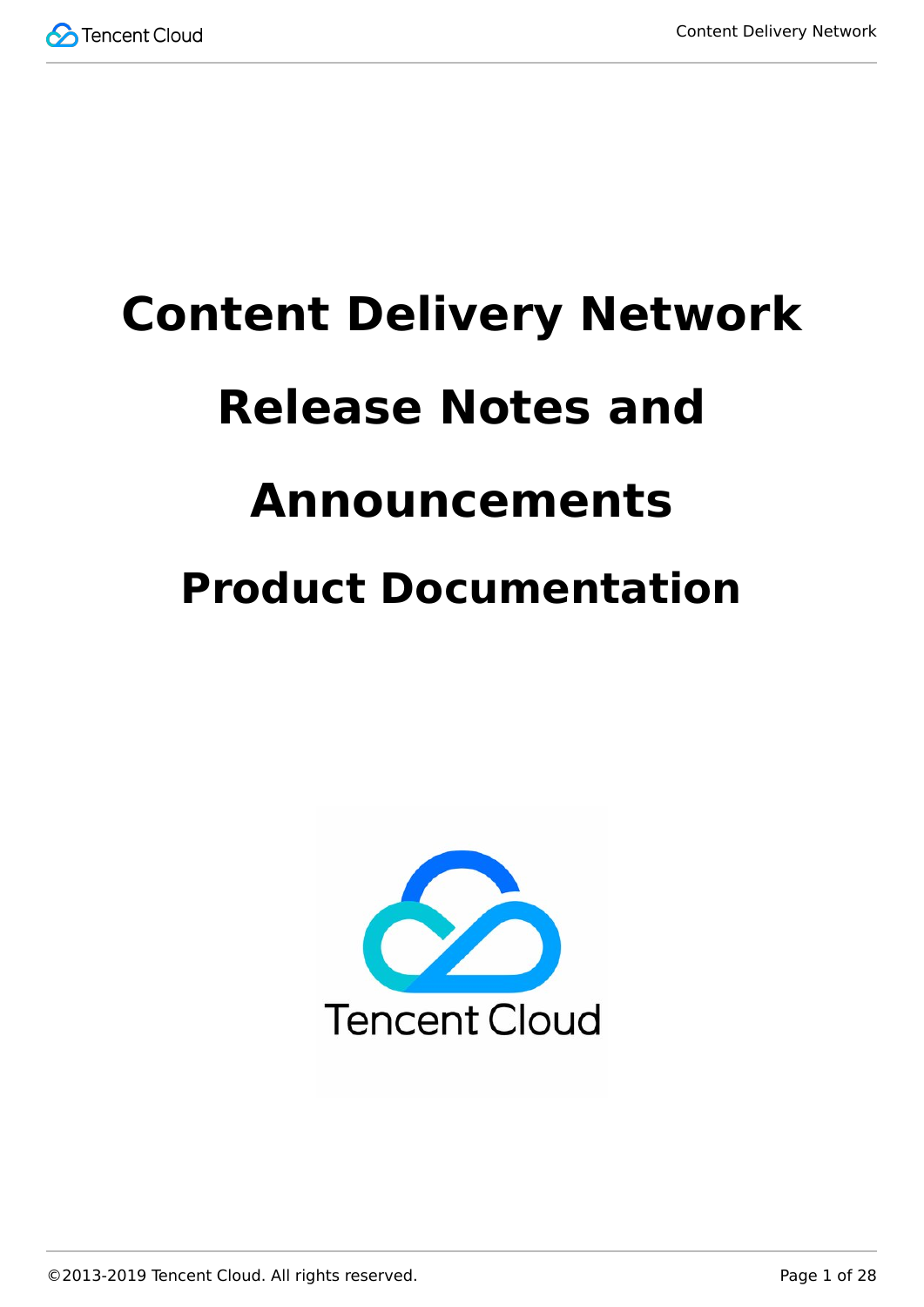#### Copyright Notice

©2013-2019 Tencent Cloud. All rights reserved.

Copyright in this document is exclusively owned by Tencent Cloud. You must not reproduce, modify, copy or distribute in any way, in whole or in part, the contents of this document without Tencent Cloud's the prior written consent.

Trademark Notice

#### **C** Tencent Cloud

All trademarks associated with Tencent Cloud and its services are owned by Tencent Cloud Computing (Beijing) Company Limited and its affiliated companies. Trademarks of third parties referred to in this document are owned by their respective proprietors.

#### Service Statement

This document is intended to provide users with general information about Tencent Cloud's products and services only and does not form part of Tencent Cloud's terms and conditions. Tencent Cloud's products or services are subject to change. Specific products and services and the standards applicable to them are exclusively provided for in Tencent Cloud's applicable terms and conditions.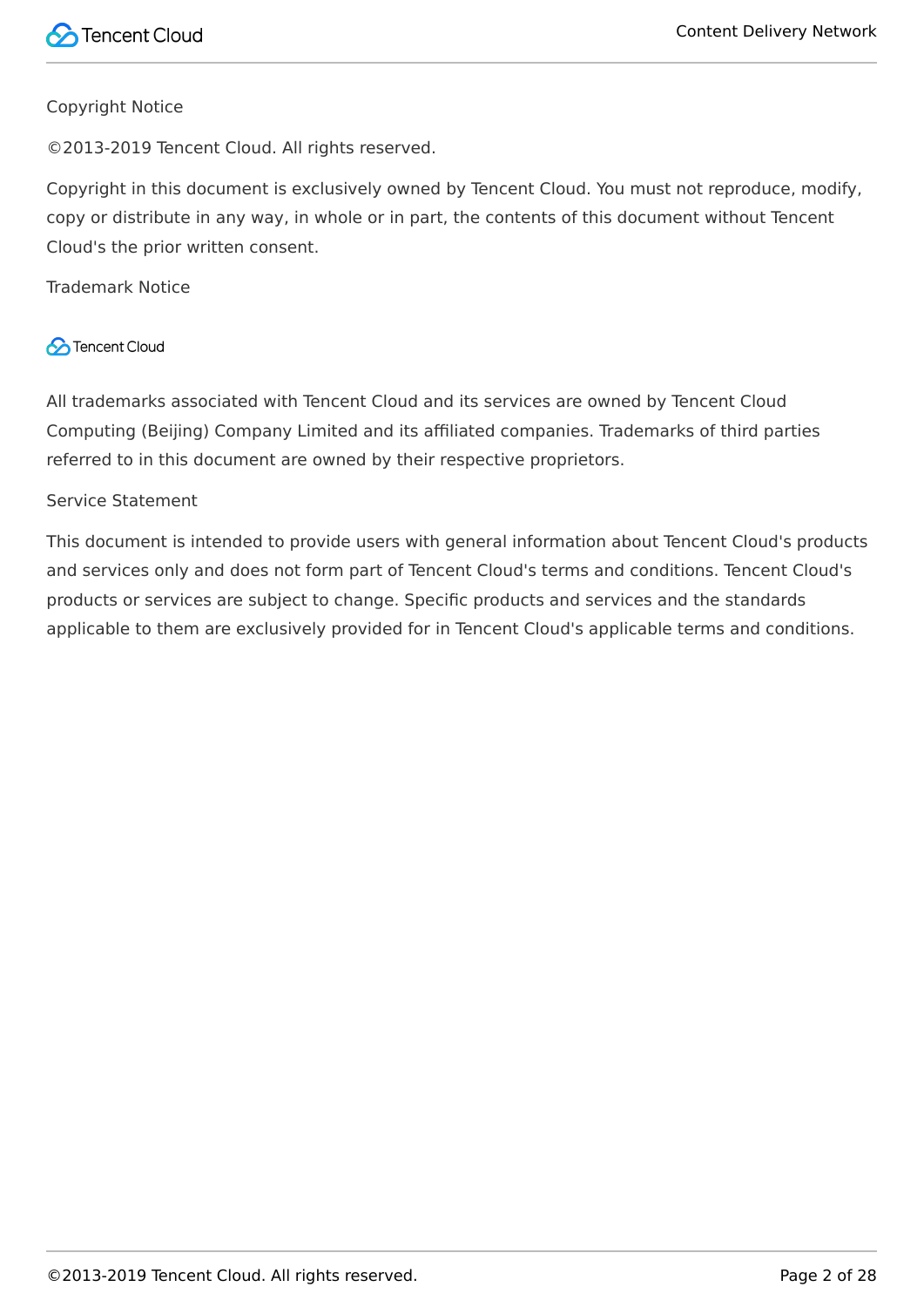

#### **Contents**

[Release Notes and Announcements](#page-3-0)

[Release Notes](#page-3-1)

[Announcements](#page-26-0)

[CNAME Update](#page-26-1)

[CDN Cloud Monitor Data Reporting Update](#page-27-0)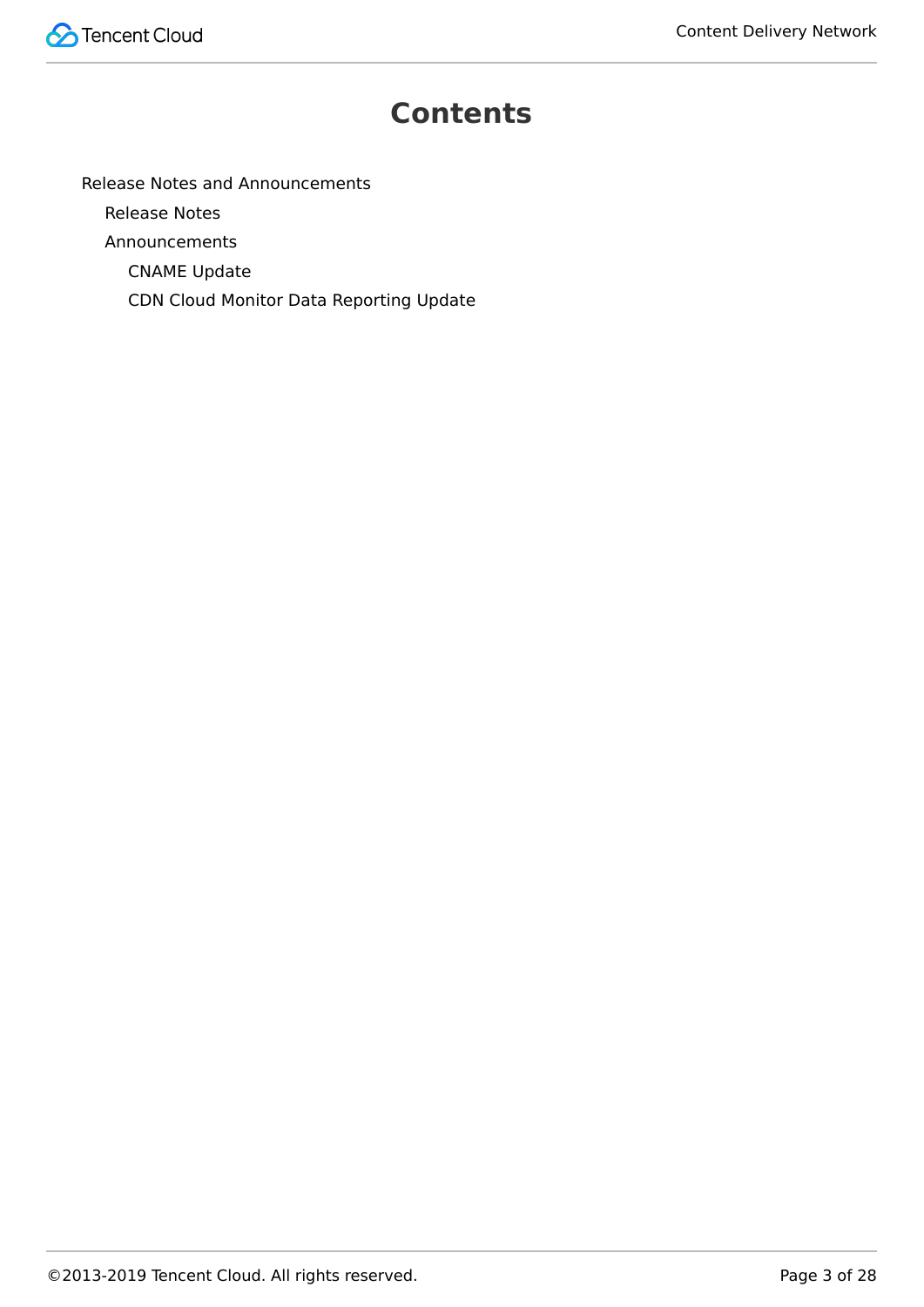## <span id="page-3-1"></span><span id="page-3-0"></span>Release Notes and Announcements Release Notes

Last updated:2022-03-09 15:47:26

#### January 2022

| Update           | Description                      | Release<br>Date | Documentation     |
|------------------|----------------------------------|-----------------|-------------------|
| ECDN origin-pull | This feature enables you to view | January 06,     | Origin-Pull       |
| monitoring       | monitoring curves in real time.  | 2022            | <b>Monitoring</b> |

#### December 2021

| Update                                | Description                                                                                                                                                                                                                                                   | Release<br>Date      | Documentation                                              |
|---------------------------------------|---------------------------------------------------------------------------------------------------------------------------------------------------------------------------------------------------------------------------------------------------------------|----------------------|------------------------------------------------------------|
| New names of<br>acceleration<br>types | Tencent Cloud CDN has changed the<br>names of acceleration types: "Static<br>content" to "Webpage file download",<br>"Download" to "Large file download", and<br>"Streaming media" to "Audio & video on<br>demand". Note that only the names have<br>changed. | December<br>10, 2021 | <b>Adding Domain</b><br>Names, Basic<br><b>Information</b> |
| Upgrade of real-<br>time logging      | Real-time logging allows you to ship logs<br>for regions outside the Chinese mainland<br>and search logs in various ways.                                                                                                                                     | December<br>06, 2021 | <b>Real-time Logs</b>                                      |

#### October 2021

| Description<br>Update | Release<br>Date | Documentation |
|-----------------------|-----------------|---------------|
|-----------------------|-----------------|---------------|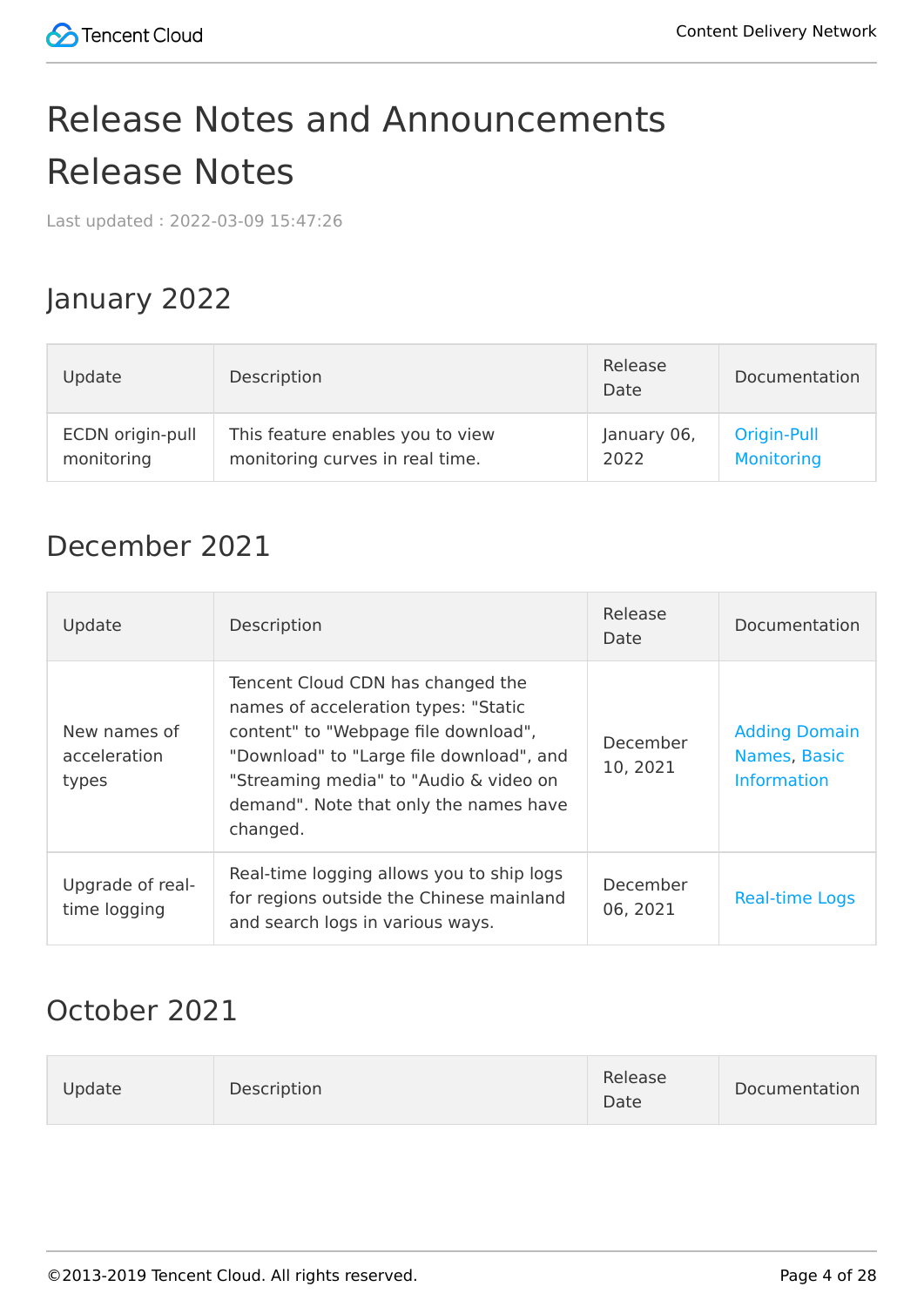

| Update                                   | Description                                                                                                                                             | Release<br>Date     | Documentation                         |
|------------------------------------------|---------------------------------------------------------------------------------------------------------------------------------------------------------|---------------------|---------------------------------------|
| New user<br>rewards                      | From October 25, 2021, new users who<br>have activated Tencent Cloud CDN<br>service and completed tasks during the<br>required period will be rewarded. | October 25,<br>2021 | New User<br>Rewards                   |
| Added data<br>metrics                    | Tencent Cloud CDN has added three<br>metrics for beta data for regions in the<br>Chinese mainland: top client IPs, top UA,<br>and top Referer.          | October 21.<br>2021 | Data Analysis                         |
| Purging and<br>prefetching .txt<br>files | Purging and prefetching txt files is<br>supported.                                                                                                      | October 13,<br>2021 | Purge Cache,<br><b>Prefetch Cache</b> |
| Fine-grained<br>configuration            | Configuration based on file extension, file<br>directory, and full directory is supported.                                                              | October 12,<br>2021 | <b>Range GETs</b><br>Configuration    |
| Supported file<br>types                  | Options All Files and File Content-<br>Type are added.                                                                                                  | October 12.<br>2021 | Smart<br>Compression<br>Configuration |

### September 2021

| Update                                                                    | Description                                                                                                                                                  | Release<br>Date       | Documentation                        |
|---------------------------------------------------------------------------|--------------------------------------------------------------------------------------------------------------------------------------------------------------|-----------------------|--------------------------------------|
| <b>Underscores</b><br>and Punycode-<br>converted<br>Chinese<br>characters | Underscores and Punycode-converted<br>Chinese characters are supported. The<br>Chinese domain name must obtain an<br>ICP filing with the Chinese characters. | September<br>16, 2021 | <b>Adding Domain</b><br><b>Names</b> |
| Added traffic<br>limiting                                                 | The setting "Usage Limit Configuration",<br>previously "Bandwidth Cap<br>Configuration" supports traffic limiting<br>with alarm percentage.                  | September<br>15, 2021 | <b>Usage Limit</b><br>Configuration  |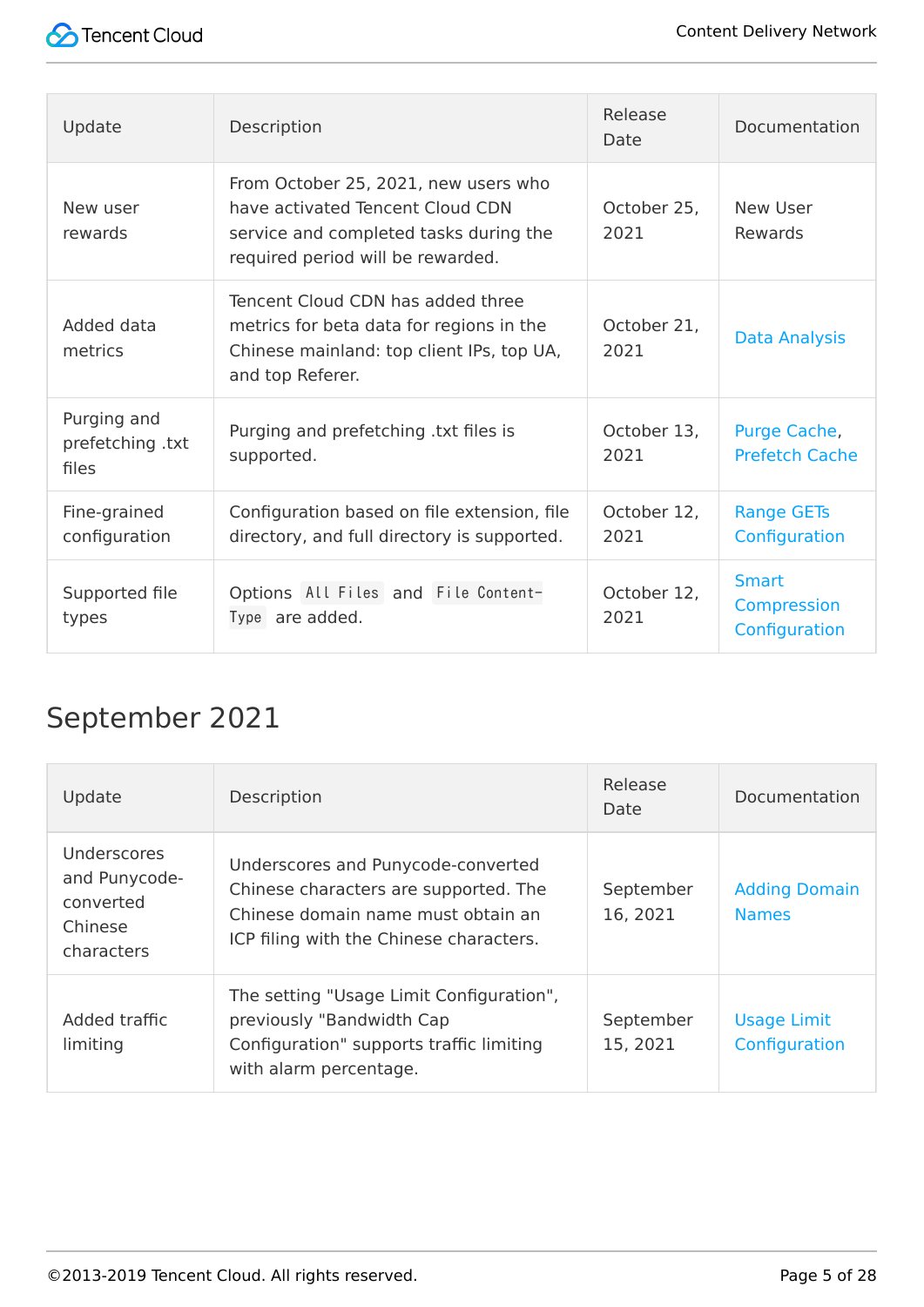

| Update                                  | Description                                                                                                                                                                       | Release<br>Date      | Documentation                         |
|-----------------------------------------|-----------------------------------------------------------------------------------------------------------------------------------------------------------------------------------|----------------------|---------------------------------------|
| Alarm threshold<br>for bandwidth<br>cap | CDN supports setting an alarm threshold<br>for bandwidth cap. When the ratio of<br>access bandwidth to the bandwidth cap<br>reaches this value, an alarm message will<br>be sent. | September<br>2, 2021 | <b>Bandwidth Cap</b><br>Configuration |

### August 2021

| Update                                    | Description                                                                                                                                                                                                                                                                | Release<br>Date    | Documentation                                    |
|-------------------------------------------|----------------------------------------------------------------------------------------------------------------------------------------------------------------------------------------------------------------------------------------------------------------------------|--------------------|--------------------------------------------------|
| Quick<br>configuration of<br><b>CNAME</b> | The capabilities of resolution and<br>configuration have been interconnected<br>between Tencent Cloud CDN and<br>DNSPod. For domain names hosted on<br>Tencent Cloud DNSPod, you can configure<br>CNAME with fewer steps in the CDN<br>console to enable CDN acceleration. | August 26,<br>2021 | Configuring<br><b>CNAME</b> via<br><b>DNSPod</b> |
| Invalid status<br>for URL prefetch        | A new cache status "Invalid" is added.<br>For invalid prefetch, the origin server will<br>return an error status code such as<br>$4XX/5XX$ .                                                                                                                               | August 18,<br>2021 | <b>Prefetch Cache</b>                            |
| New log field                             | A new log field is added, which is a port<br>connecting the client and CDN nodes.                                                                                                                                                                                          | August 6,<br>2021  | <b>Download Logs</b>                             |

#### July 2021

| Update | Description | Release<br>Date | Documentation |
|--------|-------------|-----------------|---------------|
|--------|-------------|-----------------|---------------|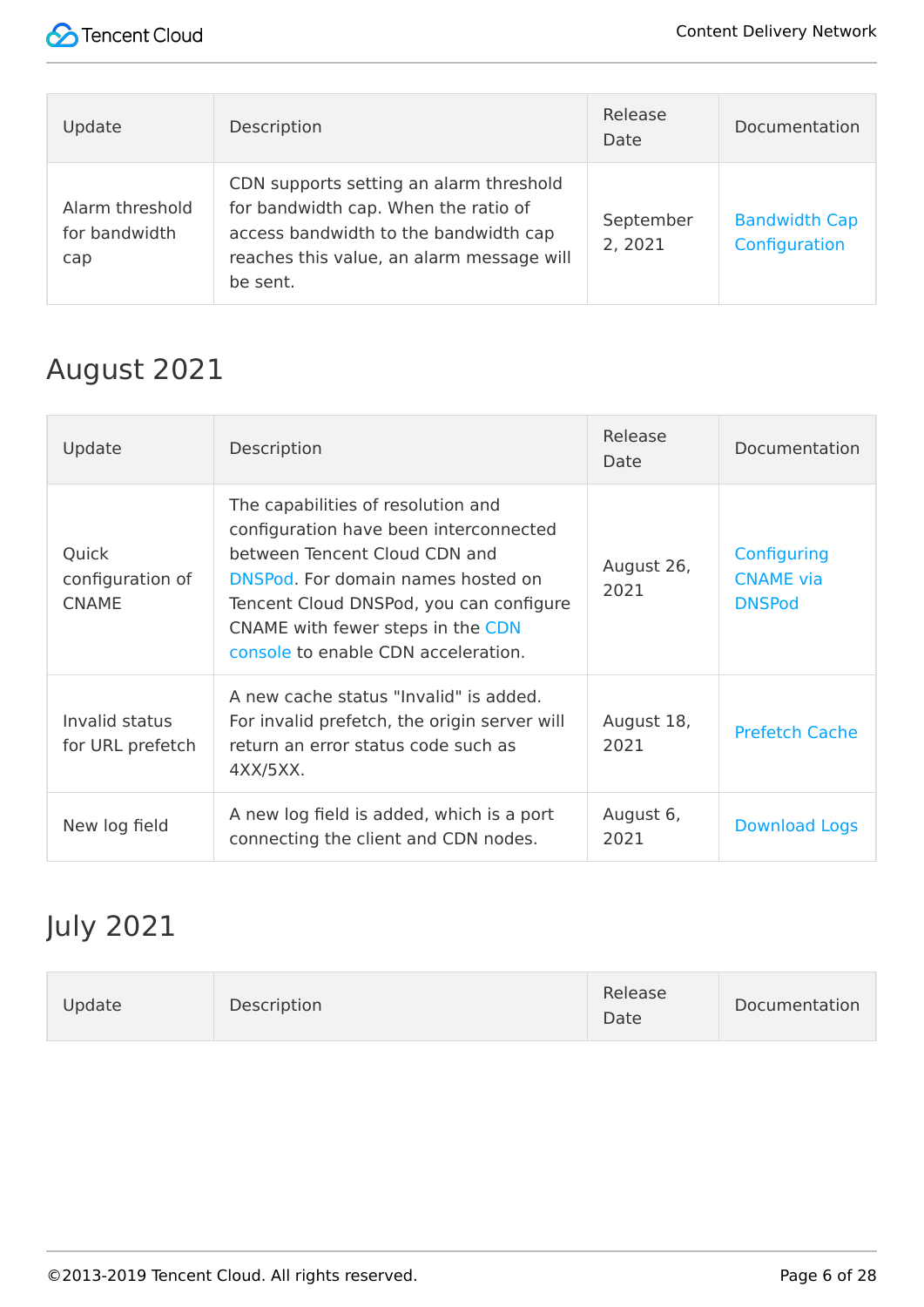

| Update                                    | Description                                                                                                                                                                                                                                                                                                              | Release<br>Date  | Documentation                         |
|-------------------------------------------|--------------------------------------------------------------------------------------------------------------------------------------------------------------------------------------------------------------------------------------------------------------------------------------------------------------------------|------------------|---------------------------------------|
| CDN-ECDN<br>console                       | The CDN console integrates the ECDN<br>service. A new user can activate both<br>CDN and ECDN services without paying<br>for the service that is not used. If you<br>only have the CDN service activated, the<br>ECDN service will be automatically<br>activated after you add an ECDN domain<br>name for the first time. | July 26,<br>2021 | <b>Adding Domain</b><br><b>Names</b>  |
| Origin-pull to a<br>third-party<br>bucket | Supports pulling resources from a third-<br>party bucket such as AWS S3 and Alibaba<br>Cloud OSS. The origin-pull authentication<br>can be enabled.                                                                                                                                                                      | July 14,<br>2021 | <b>Origin Server</b><br>Configuration |

#### June 2021

| Update                                                                                         | Description                                                                                                       | Release<br>Date  | Documentation                         |
|------------------------------------------------------------------------------------------------|-------------------------------------------------------------------------------------------------------------------|------------------|---------------------------------------|
| Extended<br>refund period<br>for a traffic<br>package                                          | Eligible traffic packages are now<br>refundable within 15 days                                                    | June 23,<br>2021 | Traffic Package<br>Refund             |
| Daily URL purge<br>and prefetch<br>quota increase                                              | When you are running out of daily URL<br>purge and prefetch quota, you can<br>quickly increase it.                | June 23,<br>2021 | Purge Cache,<br><b>Prefetch Cache</b> |
| Query for the<br>origin-pull node<br>$IP$ of<br>acceleration<br>domain names<br>in the console | Supports querying the origin-pull node IP<br>(including IP address and IP range) of<br>acceleration domain names. | June 23,<br>2021 | Origin-pull<br>Node Query             |

#### March 2021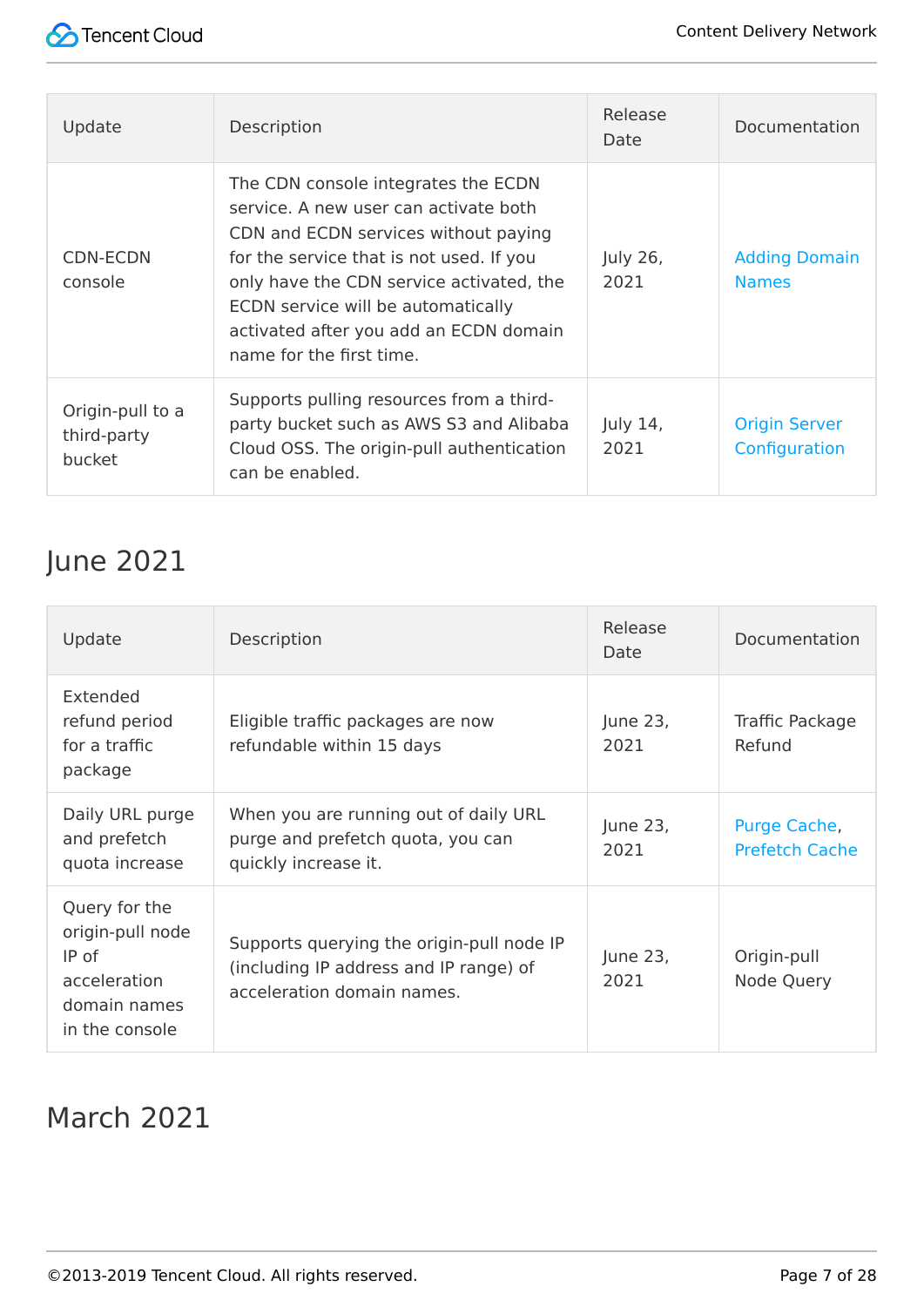

| Update                                | <b>Description</b>                                                                                                                            | Release<br>Date   | Documentation                                       |
|---------------------------------------|-----------------------------------------------------------------------------------------------------------------------------------------------|-------------------|-----------------------------------------------------|
| Batch change<br>configuration         | Supports changing domain name<br>configurations for multiple acceleration<br>domain names in batches, increasing<br>configuration efficiency. | March 31,<br>2021 | <b>Batch</b><br>Changing<br>Configuration           |
| QUIC beta                             | Releases CDN QUIC beta.                                                                                                                       | March 2,<br>2021  | <b>QUIC</b>                                         |
| POST request<br>size<br>configuration | Supports setting the maximum size of<br>POST requests.                                                                                        | March 2,<br>2021  | <b>POST Request</b><br><b>Size</b><br>Configuration |

#### December 2020

| Update                                                       | Description                                                                                                                                                                                                                                          | Release<br>Date      | Documentation                                        |
|--------------------------------------------------------------|------------------------------------------------------------------------------------------------------------------------------------------------------------------------------------------------------------------------------------------------------|----------------------|------------------------------------------------------|
| Advanced<br>origin-pull<br>configuration                     | Supports more refined origin-pull<br>configurations, including path-based<br>origin-pull (by specifying the file type,<br>folder, full-path file, or homepage) and<br>client IP region-based origin-pull (which is<br>not generally available), etc. | December<br>29, 2020 | <b>Advanced</b><br>Origin-pull<br>Configuration      |
| IPv6 access fully<br>supported in the<br>Chinese<br>mainland | IPv6 access is available in the Chinese<br>mainland. You can enable it to allow IPv6<br>addresses accessing CDN nodes.                                                                                                                               | December<br>14, 2020 | <b>Adding Domain</b><br><b>Names</b>                 |
| Browser cache<br>validity<br>configuration                   | Supports customizing client browser<br>cache policies to reduce origin-pull rate.                                                                                                                                                                    | December<br>7,2020   | <b>Browser Cache</b><br>Validity<br>Configuration    |
| Origin URL<br>rewrite                                        | Supports configuring origin URL rewrite<br>rules.                                                                                                                                                                                                    | December<br>7,2020   | <b>Origin URL</b><br><b>Rewrite</b><br>Configuration |
| <b>TLS</b> version<br>configuration                          | Supports enabling and disabling TLS<br>versions as needed.                                                                                                                                                                                           | December<br>7,2020   | <b>TLS Version</b><br>Configuration                  |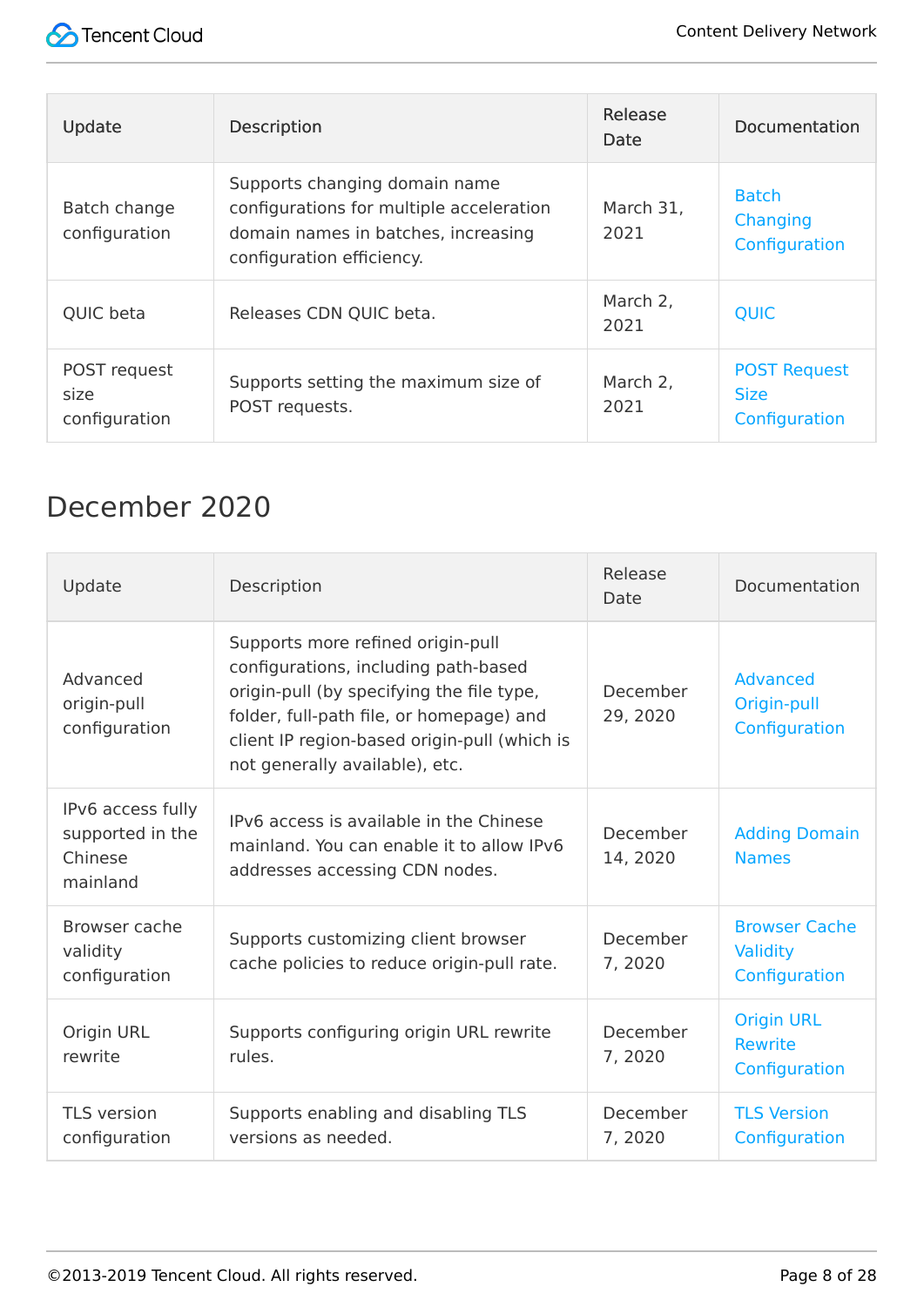

| Update                         | Description                                                                                                                                                  | Release<br>Date     | Documentation               |
|--------------------------------|--------------------------------------------------------------------------------------------------------------------------------------------------------------|---------------------|-----------------------------|
| Custom error<br>page           | Supports redirecting a request with the<br>specified status code to the specified<br>URL.                                                                    | December<br>7,2020  | <b>Custom Error</b><br>Page |
| Self-diagnosis<br>tool upgrade | The self-diagnosis tool now supports<br>domain names that have been connected<br>to the "Global" and "Outside the Chinese<br>Mainland" acceleration regions. | December<br>3, 2020 | Self-Diagnosis<br>Tool      |

#### November 2020

| Update                                                    | Description                                                                                                                        | Release<br><b>Date</b> | Documentation                                    |
|-----------------------------------------------------------|------------------------------------------------------------------------------------------------------------------------------------|------------------------|--------------------------------------------------|
| Origin-pull<br>request header<br>configuration<br>upgrade | Supports configuring the referer header.                                                                                           | November<br>25, 2020   | <b>Request</b><br><b>Header</b><br>Configuration |
| Copy<br>configuration                                     | Supports copying the configurations of<br>an existing forwarding domain name to<br>one or multiple new forwarding domain<br>names. | November<br>3, 2020    | Copying<br>Configuration                         |

#### October 2020

| Update                                             | Description                                                                                                                                          | Release<br>Date     | Documentation                        |
|----------------------------------------------------|------------------------------------------------------------------------------------------------------------------------------------------------------|---------------------|--------------------------------------|
| Official launch<br>of the real-time<br>log service | CDN access logs can be collected and<br>published in real time to realize quick<br>retrieval and analysis of log data.                               | October 29,<br>2020 | <b>Real-time Logs</b>                |
| Domain name<br>ownership<br>verification           | To prevent domain name appropriation,<br>domain name ownership verification is<br>required for connecting a new domain<br>name to Tencent Cloud CDN. | October 14,<br>2020 | <b>Adding Domain</b><br><b>Names</b> |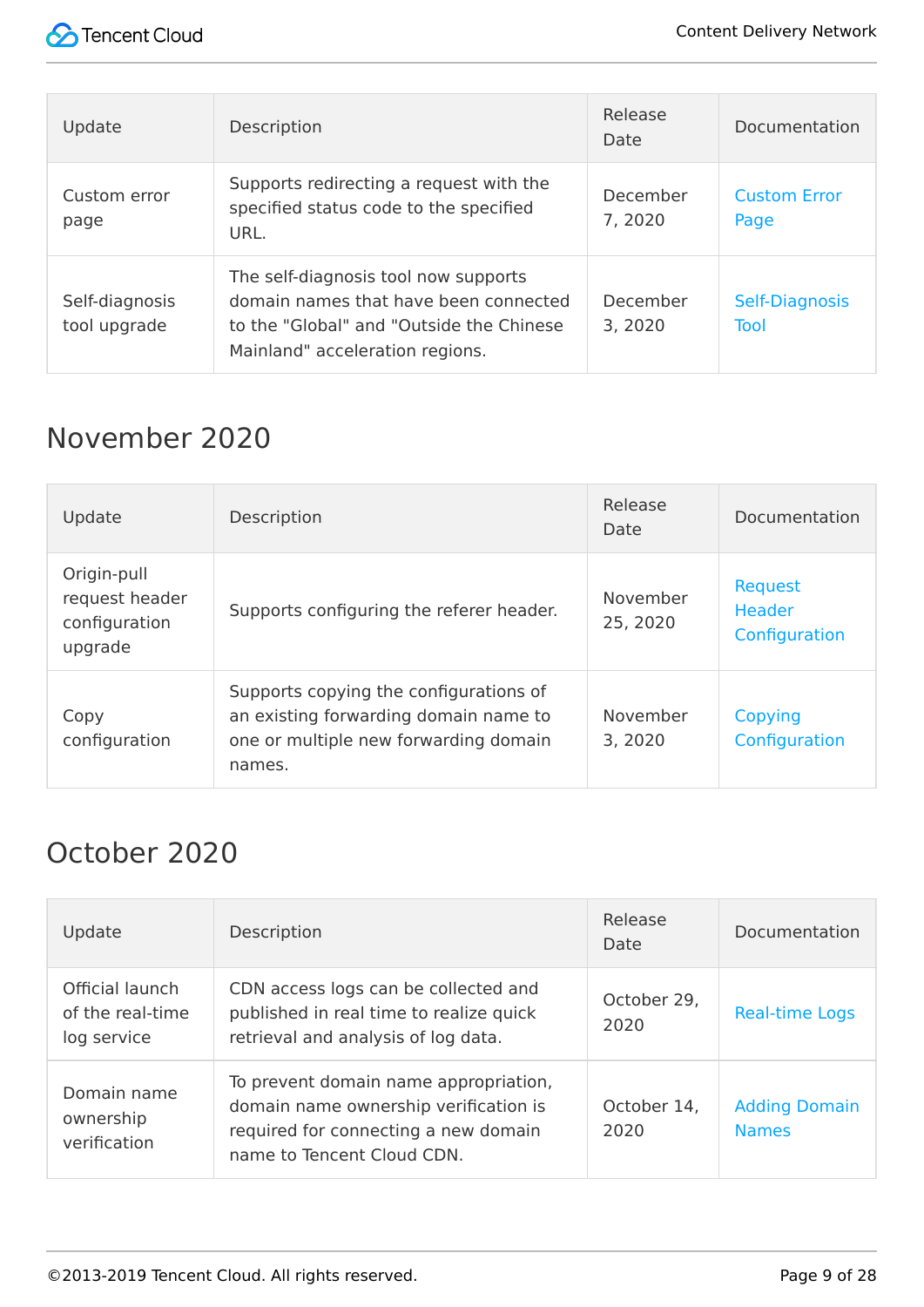

#### August 2020

| Update                                                           | Description                                                                             | Release<br>Date    | Documentation                                                     |
|------------------------------------------------------------------|-----------------------------------------------------------------------------------------|--------------------|-------------------------------------------------------------------|
| <b>Access URL</b><br>rewrite                                     | Supports configuring URL rewrite rules<br>to redirect 302 URLs to the specified<br>URL. | August 13,<br>2020 | <b>Access URL</b><br><b>Rewrite</b><br>Configuration              |
| Closing ports<br>for accesses<br>from the<br>Chinese<br>mainland | Supports closing the access ports 80,<br>8080, and 443 as needed.                       | August 13,<br>2020 | <b>Chinese</b><br><b>Mainland Access</b><br>Port<br>Configuration |
| Increasing the<br>number of<br>allowed/blocked<br>IPs to 200     | Supports adding up to 200<br>allowed/blocked IPs.                                       | August 13,<br>2020 | IP<br><b>Blocklist/Allowlist</b><br>Configuration                 |

#### June 2020

| Update                                            | Description                                                                                                         | Release<br>Date  | Documentation                                            |
|---------------------------------------------------|---------------------------------------------------------------------------------------------------------------------|------------------|----------------------------------------------------------|
| <b>UA</b><br>blocklist/allowlist<br>configuration | Determines whether to deny or allow<br>requests according to HTTP request<br>header User-Agent .                    | June 30,<br>2020 | <b>UA</b><br><b>Blocklist/Allowlist</b><br>Configuration |
| Downstream<br>speed limit<br>configuration        | Controls the CDN access bandwidth by<br>setting the downstream speed limit on<br>a URL.                             | June 30,<br>2020 | Downstream<br><b>Speed Limit</b><br>Configuration        |
| Configuring<br>case-insensitive<br>for cache keys | Configures whether to ignore letter<br>cases for cache keys (case-sensitive by<br>default)                          | June 30,<br>2020 | <b>Cache Key Rule</b><br>Configuration                   |
| Origin-pull<br>request header<br>configuration    | Supports adding specified header<br>information to the origin-pull request,<br>such as carrying the real client IP. | June 30,<br>2020 | <b>Request Header</b><br>Configuration                   |
| <b>Quick HSTS</b><br>configuration                | Supports adding the header strict-<br>transport-security.                                                           | June 30,<br>2020 | <b>HSTS</b><br>Configuration                             |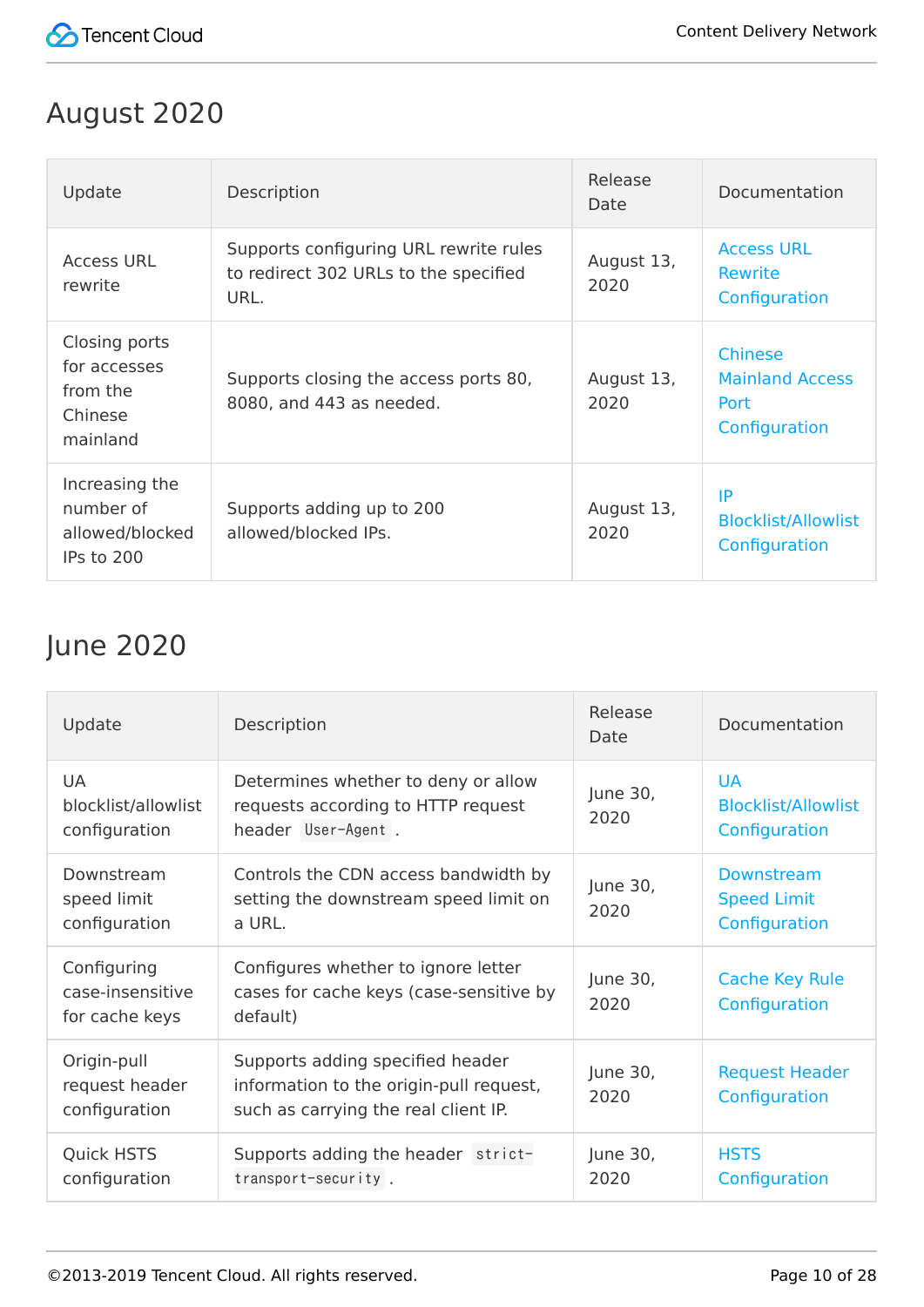

| Update                                | Description                                                                                                                         | Release<br>Date  | Documentation                         |
|---------------------------------------|-------------------------------------------------------------------------------------------------------------------------------------|------------------|---------------------------------------|
| <b>OCSP</b> stapling<br>configuration | Fully releases the quick OCSP stapling<br>configuration to improve TLS<br>handshake efficiency and speed up<br>user authentication. | June 30,<br>2020 | <b>OCSP Stapling</b><br>Configuration |

## April 2020

| Update                                            | Description                                                                                                                                                                            | Release<br>Date   | Documentation                                    |
|---------------------------------------------------|----------------------------------------------------------------------------------------------------------------------------------------------------------------------------------------|-------------------|--------------------------------------------------|
| Image<br>optimization                             | Supports enabling WebP, Guetzli, and<br>TPG compression for qualified requested<br>images to effectively reduce downstream<br>traffic generated by image transfer and<br>reduce costs. | April 27,<br>2020 | Image<br>Optimization                            |
| Enabling global<br><b>CDN</b> service<br>manually | Opens up global acceleration service to<br>global users.<br>Users can activate global CDN service<br>easily in the console by themselves.                                              | April 15,<br>2020 | Configuring<br><b>CDN</b> from<br><b>Scratch</b> |

#### March 2020

| Update                                       | Description                                                                                                                     | Release<br>Date  | Documentation                           |
|----------------------------------------------|---------------------------------------------------------------------------------------------------------------------------------|------------------|-----------------------------------------|
| Upgraded<br>domain name<br>retrieval feature | Supports resolving and verifying domain<br>name ownership, reclaiming domain<br>names, and connecting wildcard domain<br>names. | March 3,<br>2020 | <b>Adding Domain</b><br><b>Names</b>    |
| New origin-pull<br>timeout<br>configuration  | Supports adjusting the timeout periods<br>for origin-pull TCP connection and data<br>loading to ensure normal origin-pull.      | March 3,<br>2020 | Origin-pull<br>Timeout<br>Configuration |

#### February 2020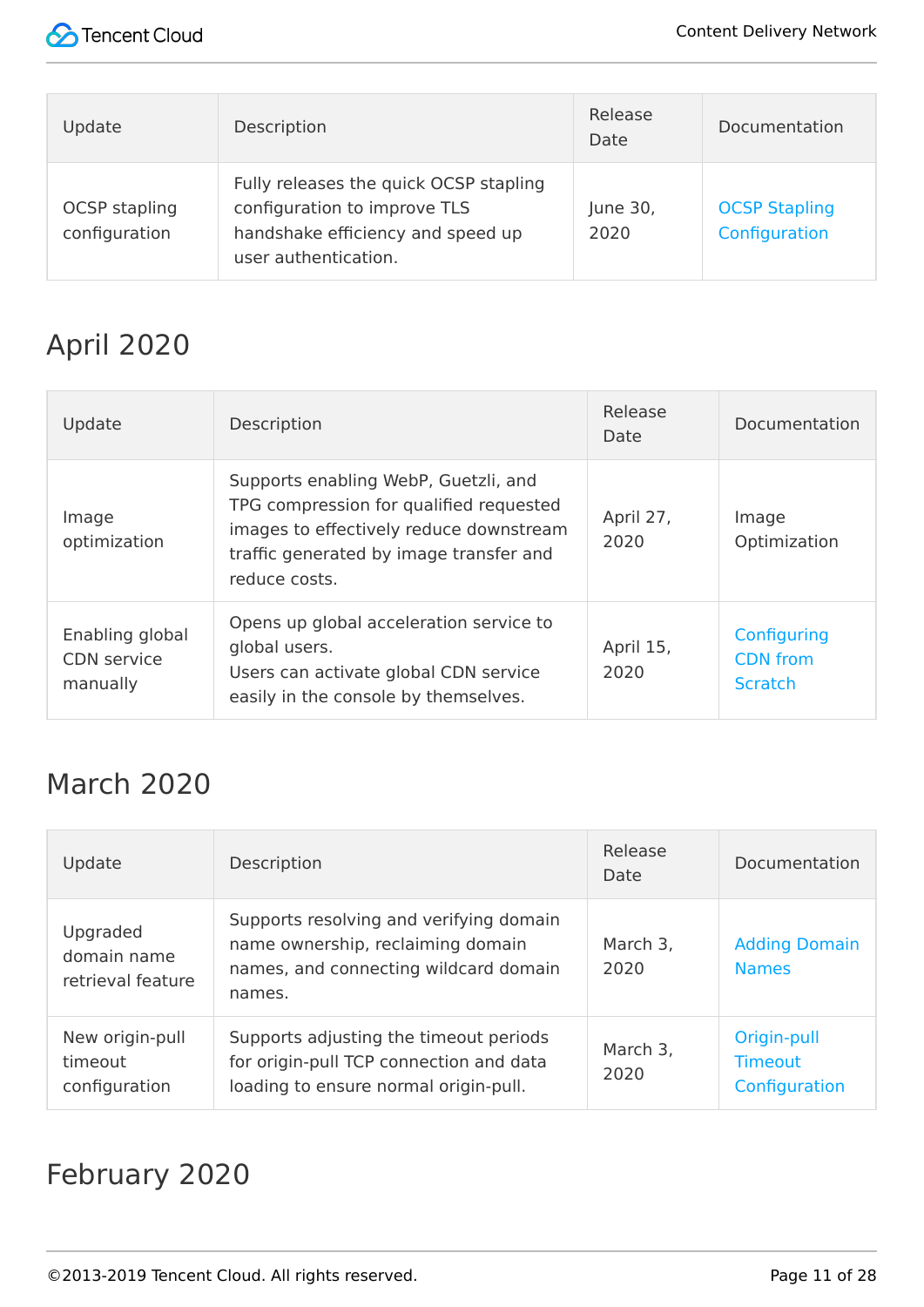

| Update                            | Description                                                                                                            | Release<br>Date      | Documentation         |
|-----------------------------------|------------------------------------------------------------------------------------------------------------------------|----------------------|-----------------------|
| Beta of real-<br>time log service | CDN access logs can be collected and<br>published in real time to realize quick<br>retrieval and analysis of log data. | February<br>24, 2020 | <b>Real-time Logs</b> |

#### December 2019

| Update                                                                           | Description                                                                                                                                                                                           | Release<br>Date      | Documentation        |
|----------------------------------------------------------------------------------|-------------------------------------------------------------------------------------------------------------------------------------------------------------------------------------------------------|----------------------|----------------------|
| <b>Global CDN</b><br>The monthly<br>operations<br>report feature is<br>supported | The monthly operations report feature in<br>the Chinese mainland CDN console and<br>overseas CDN console has been merged<br>to improve the business status analysis<br>of any month in the past year. | December<br>23, 2019 | <b>Data Analysis</b> |

#### November 2019

| Update                              | Description                                                                                               | Release<br>Date      | Documentation         |
|-------------------------------------|-----------------------------------------------------------------------------------------------------------|----------------------|-----------------------|
| Global CDN<br>Purge cache           | Supports the purge cache feature in the<br>console for regions in and outside the<br>Chinese Mainland.    | November<br>14, 2019 | <b>Purge Cache</b>    |
| <b>Global CDN</b><br>Prefetch cache | Supports the prefetch cache feature in<br>the console for regions in and outside the<br>Chinese Mainland. | November<br>14, 2019 | <b>Prefetch Cache</b> |
| <b>Global CDN</b><br>Log download   | Supports downloading the CDN logs in<br>the console for regions in and outside the<br>Chinese Mainland.   | November<br>14, 2019 | <b>Download Logs</b>  |

#### October 2019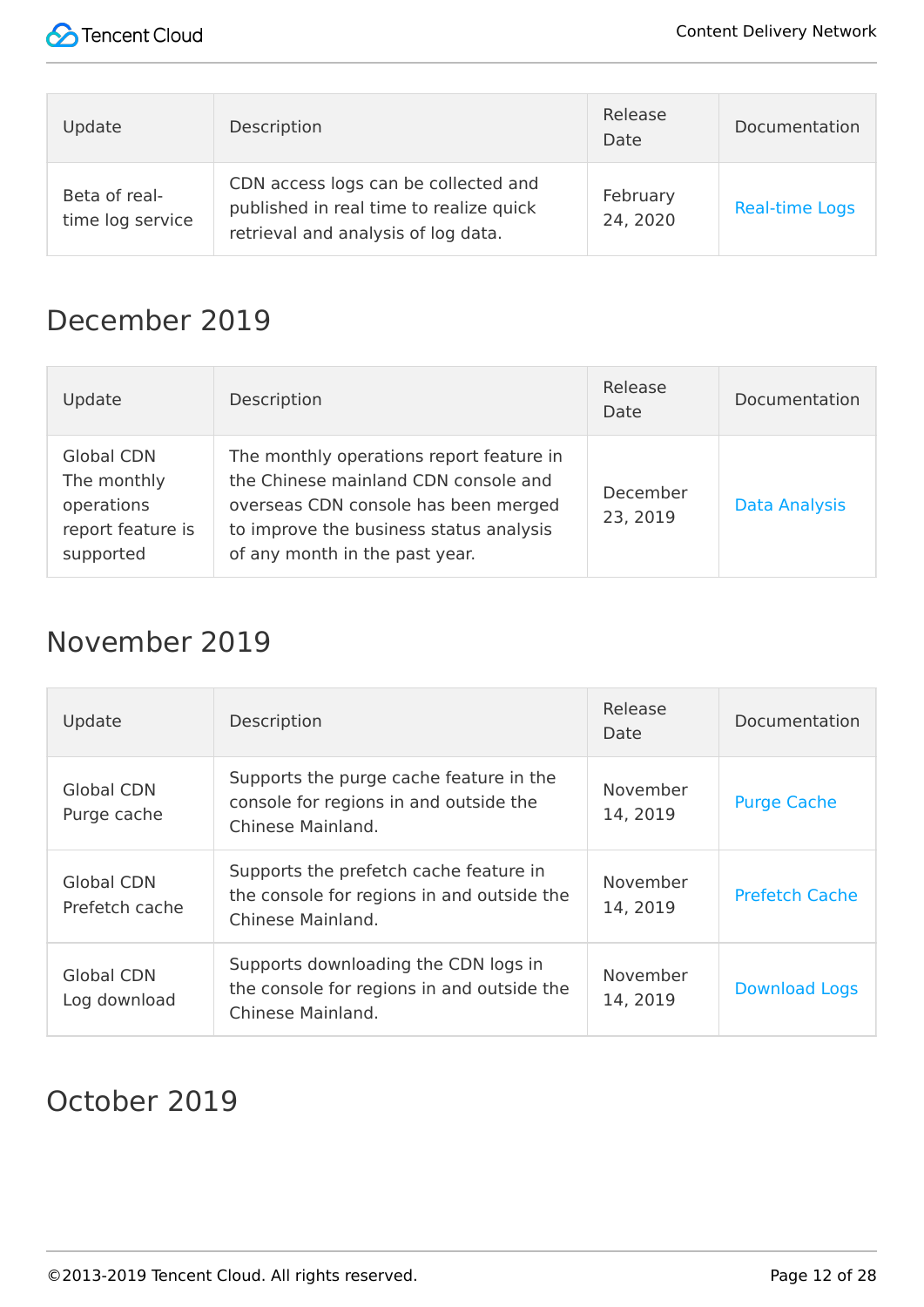

| Update                                                            | <b>Description</b>                                                                                               | Release<br>Date     | Documentation        |
|-------------------------------------------------------------------|------------------------------------------------------------------------------------------------------------------|---------------------|----------------------|
| Overseas CDN<br>The statistical<br>analysis page is<br>redesigned | Following the upgrade of overseas CDN's<br>data APIs, data analysis will be upgraded<br>to global data analysis. | October 21,<br>2019 | <b>Data Analysis</b> |

#### May 2019

| Update                                                                | Description                                                  | Release<br>Date | Documentation          |
|-----------------------------------------------------------------------|--------------------------------------------------------------|-----------------|------------------------|
| Chinese<br>mainland CDN<br>The self-<br>diagnosis tool is<br>upgraded | Supports region and status diagnosis and<br>list refreshing. | May 29,<br>2019 | Self-Diagnosis<br>Tool |

#### April 2019

| Update                                                            | Description                                                                                | Release<br>Date   | Documentation                       |
|-------------------------------------------------------------------|--------------------------------------------------------------------------------------------|-------------------|-------------------------------------|
| <b>Global CDN</b><br>Domain name<br>level tagging is<br>supported | Speeds up domain names query and<br>improves the efficiency of domain names<br>management. | April 16,<br>2019 | <b>Domain Name</b><br><b>Search</b> |

#### March 2019

| Update                                                | Description                                                                                                                                | Release<br>Date   | Documentation                              |
|-------------------------------------------------------|--------------------------------------------------------------------------------------------------------------------------------------------|-------------------|--------------------------------------------|
| Overseas CDN<br>Bandwidth cap<br>can be<br>configured | This feature prevents hotlinking by<br>malicious users which can generate high<br>amounts of bandwidth and dramatically<br>increase costs. | March 18,<br>2019 | <b>Bandwidth</b><br>Limit<br>Configuration |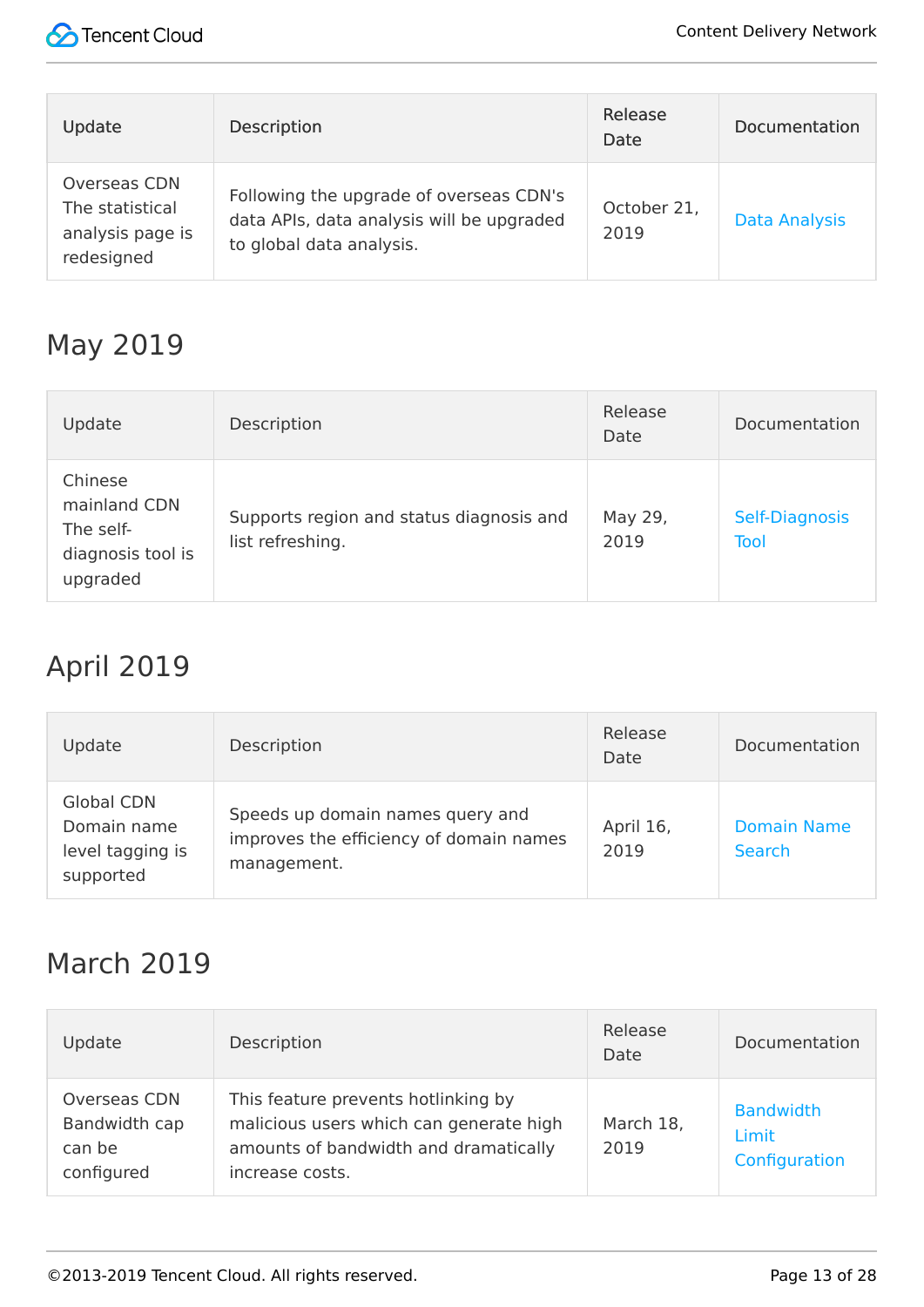

| Update                                          | Description                                                                                                                           | Release<br>Date   | Documentation                      |
|-------------------------------------------------|---------------------------------------------------------------------------------------------------------------------------------------|-------------------|------------------------------------|
| Overseas CDN<br>Range GETs can<br>be configured | Improves the delivery efficiency of large<br>files greatly, speeds up the response, and<br>reduces the pressure on the origin server. | March 18,<br>2019 | <b>Range GETs</b><br>Configuration |

#### January 2019

| Update                                                           | Description                                                                                                         | Release<br>Date     | Documentation                        |
|------------------------------------------------------------------|---------------------------------------------------------------------------------------------------------------------|---------------------|--------------------------------------|
| Chinese<br>mainland CDN<br>IPv6 is now<br>supported (in<br>beta) | IPv6 acceleration is now launched in beta<br>and is supported for ISPs in all provinces<br>within Chinese mainland. | January 18,<br>2019 | <b>Adding Domain</b><br><b>Names</b> |

#### December 2018

| Update                                                                                               | Description                                                                                                                | Release<br>Date      | Documentation                                        |
|------------------------------------------------------------------------------------------------------|----------------------------------------------------------------------------------------------------------------------------|----------------------|------------------------------------------------------|
| Chinese<br>mainland CDN<br>More<br>timestamp<br>hotlink<br>protection<br>options are<br>supported    | More formats of timestamp hotlink<br>protection are supported.                                                             | December<br>20, 2018 | <b>Hotlink Protection</b><br>Configuration           |
| Chinese<br>mainland CDN<br>The API for<br>data query at a<br>1-minute<br>granularity is<br>supported | Allows you to query the actual billable<br>data at 1-minute granularity and<br>access the monitoring data in real<br>time. | December<br>6,2018   | <b>DescribeBillingData</b><br><b>DescribeCdnData</b> |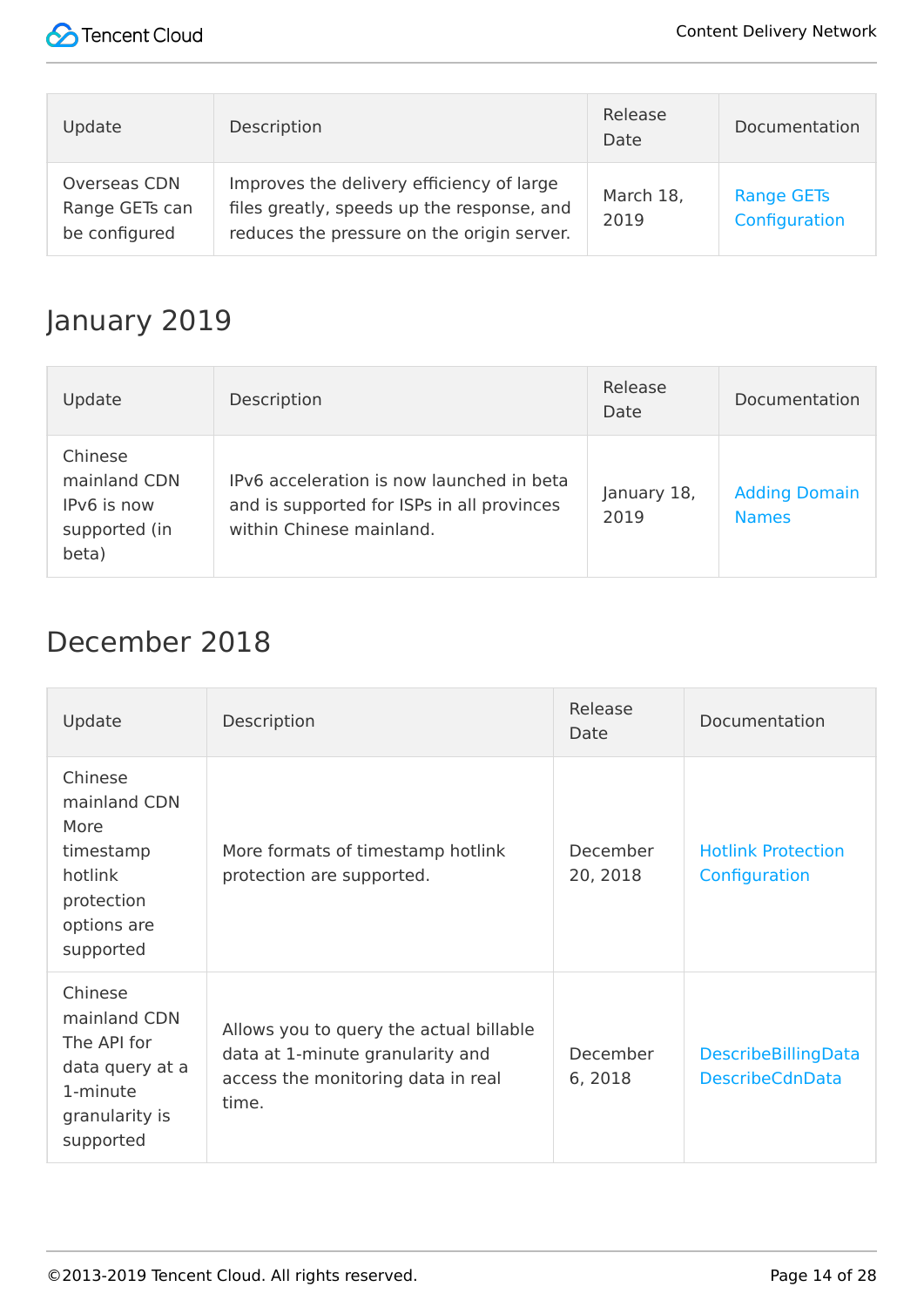

#### November 2018

| Update                                                                  | Description                                                                                                                                                                                                 | Release<br>Date      | Documentation                                |
|-------------------------------------------------------------------------|-------------------------------------------------------------------------------------------------------------------------------------------------------------------------------------------------------------|----------------------|----------------------------------------------|
| Chinese<br>mainland CDN<br>The data<br>monitoring page<br>is redesigned | Key monitoring metrics can now be easily<br>viewed.                                                                                                                                                         | November<br>30, 2018 | Panel<br>Configuration                       |
| Overseas CDN<br>Billing by region<br>is supported                       | An overseas CDN billing zone is<br>determined by the region where the CDN<br>cache node is located, and CDN service<br>fees will continue to be charged based on<br>the zone-specific unit price and usage. | November<br>29, 2018 | <b>Billing</b><br>Overview                   |
| Chinese<br>mainland CDN<br>All headers can<br>be cached                 | Supports quick caching of all headers for<br>Chinese mainland CDN.                                                                                                                                          | November<br>29, 2018 | <b>HTTP Header</b><br>Cache<br>Configuration |

#### May 2018

| Update                                                                                      | Description                                                                                                                                                                                                              | Release<br>Date | Documentation      |
|---------------------------------------------------------------------------------------------|--------------------------------------------------------------------------------------------------------------------------------------------------------------------------------------------------------------------------|-----------------|--------------------|
| Chinese<br>mainland CDN<br>Multiple purge<br>logics are<br>supported for<br>directory purge | Multiple purge logics are added for<br>Chinese mainland CDN to help purge<br>resources cached in CDN nodes on a<br>regular basis. The nodes will pull the<br>latest resources from the origin server<br>and cache again. | May 31,<br>2018 | <b>Purge Cache</b> |

#### January 2018

| Update<br>Description | Release<br>Date | Documentation |
|-----------------------|-----------------|---------------|
|-----------------------|-----------------|---------------|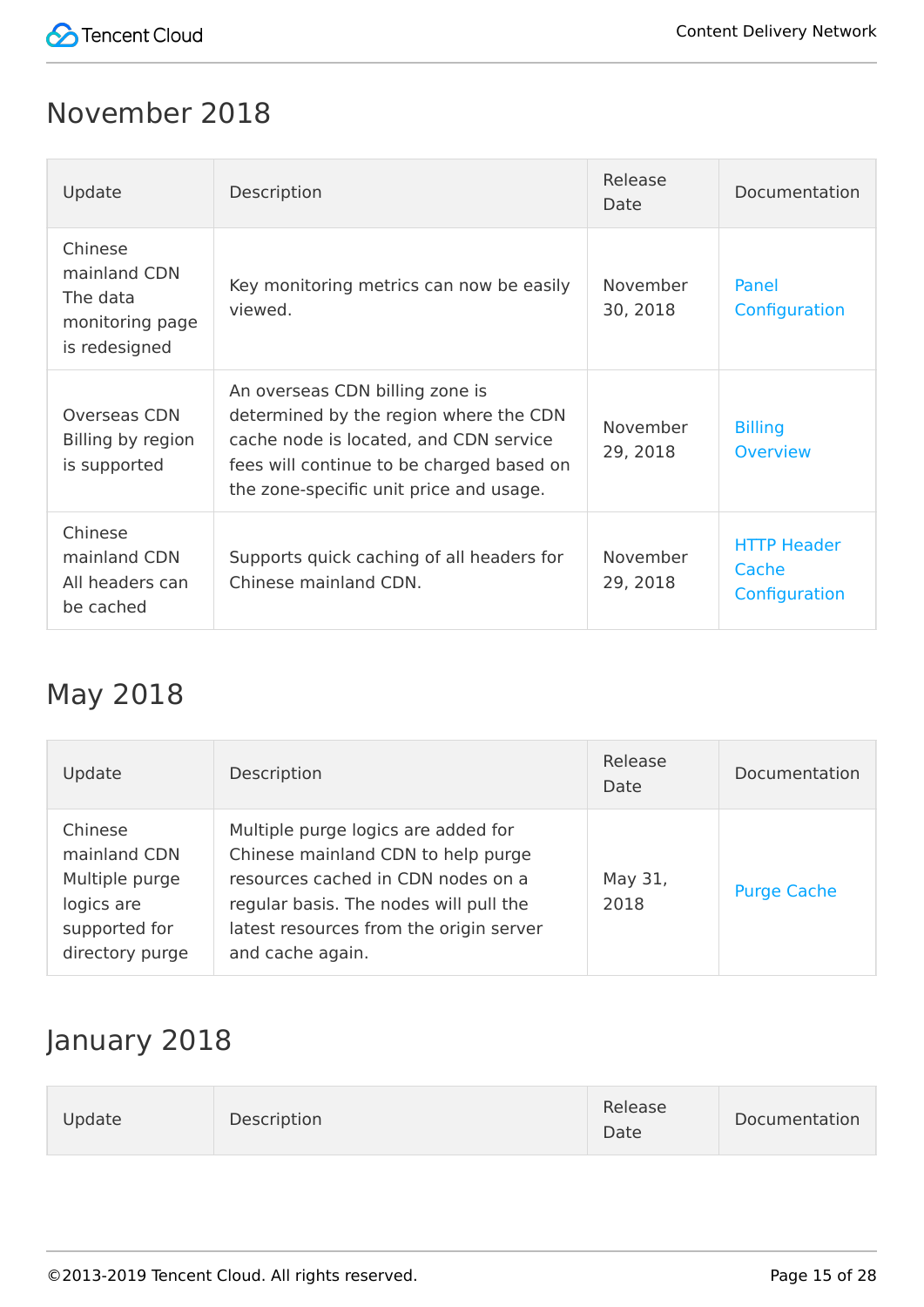

| Update                                                                               | Description                                                                                                                                                                                 | Release<br>Date     | Documentation                                        |
|--------------------------------------------------------------------------------------|---------------------------------------------------------------------------------------------------------------------------------------------------------------------------------------------|---------------------|------------------------------------------------------|
| Chinese<br>mainland CDN<br>Timestamp<br>hotlink<br>protection can<br>be configured   | By setting an access control policy on the<br>value of the referer field in the HTTP<br>request header, the access source can be<br>restricted to prevent hotlinking by<br>malicious users. | January 30,<br>2018 | <b>Hotlink</b><br><b>Protection</b><br>Configuration |
| Chinese<br>mainland CDN<br>404 status code<br>cache validity<br>can be<br>customized | Supports custom configuration of 404<br>status code cache validity.                                                                                                                         | January 30,<br>2018 | <b>Status Code</b><br>Cache<br>Configuration         |

#### November 2017

| Update                                                                                                 | Description                                                             | Release<br>Date    | Documentation                     |
|--------------------------------------------------------------------------------------------------------|-------------------------------------------------------------------------|--------------------|-----------------------------------|
| Chinese<br>mainland CDN<br>The time<br>periods for<br>overdue<br>payment<br>processing are<br>adjusted | The time periods for overdue payment<br>processing in CDN are adjusted. | November<br>9,2017 | <b>Billing</b><br><b>Overview</b> |

#### September 2017

| Update                                                                  | Description                                                                                                                             | Release<br>Date       | Documentation                          |
|-------------------------------------------------------------------------|-----------------------------------------------------------------------------------------------------------------------------------------|-----------------------|----------------------------------------|
| Chinese<br>mainland CDN<br>Forced HTTPS<br>301 redirect is<br>supported | Enables you to forcibly rewrite all HTTP<br>requests arriving at the CDN node to<br>HTTPS requests. Supports permanent 301<br>redirect. | September<br>30, 2017 | Forced<br>Redirection<br>Configuration |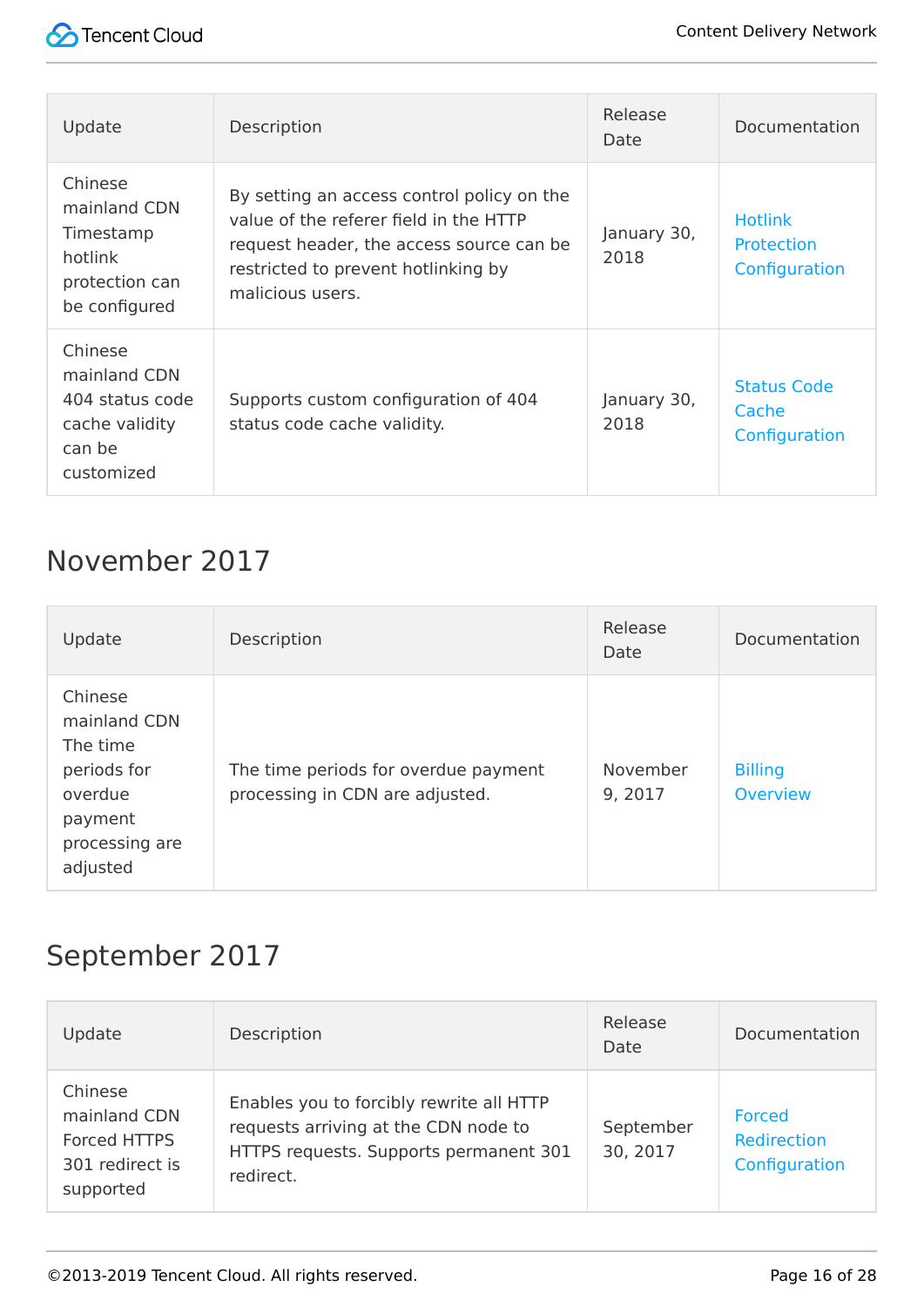

| Update                                                                               | Description                                                                                                                        | Release<br>Date       | Documentation                                              |
|--------------------------------------------------------------------------------------|------------------------------------------------------------------------------------------------------------------------------------|-----------------------|------------------------------------------------------------|
| Chinese<br>mainland CDN<br>Homepage<br>cache validity<br>period can be<br>configured | Enables you to configure a set of<br>expiration rules that the CDN cache<br>nodes should follow when caching<br>business contents. | September<br>30, 2017 | <b>Node Cache</b><br>Validity<br>Configuration<br>(Legacy) |

### July 2017

| Update                                                             | Description                                                        | Release<br>Date | Documentation        |
|--------------------------------------------------------------------|--------------------------------------------------------------------|-----------------|----------------------|
| Overseas CDN<br>The statistical<br>analysis feature<br>is launched | This feature keeps you informed of user<br>distribution and usage. | July 7, 2017    | <b>Data Analysis</b> |

#### April 2017

| Update                                                                    | Description                                                                                                                                                                             | Release<br>Date   | Documentation               |
|---------------------------------------------------------------------------|-----------------------------------------------------------------------------------------------------------------------------------------------------------------------------------------|-------------------|-----------------------------|
| <b>Overseas CDN</b><br>Node region<br>query is<br>supported               | Supports querying whether a specified IP<br>belongs to a Tencent Cloud node and the<br>service status.                                                                                  | April 12,<br>2017 | DescribeCdnIp               |
| Chinese<br>mainland CDN<br>Batch IP<br>ownership<br>query is<br>supported | This feature enables you to batch query<br>whether specified IPs belong to Chinese<br>mainland CDN cache nodes and check<br>their acceleration service regions,<br>provinces, and ISPs. | April 12,<br>2017 | <b>Verify Tencent</b><br>IP |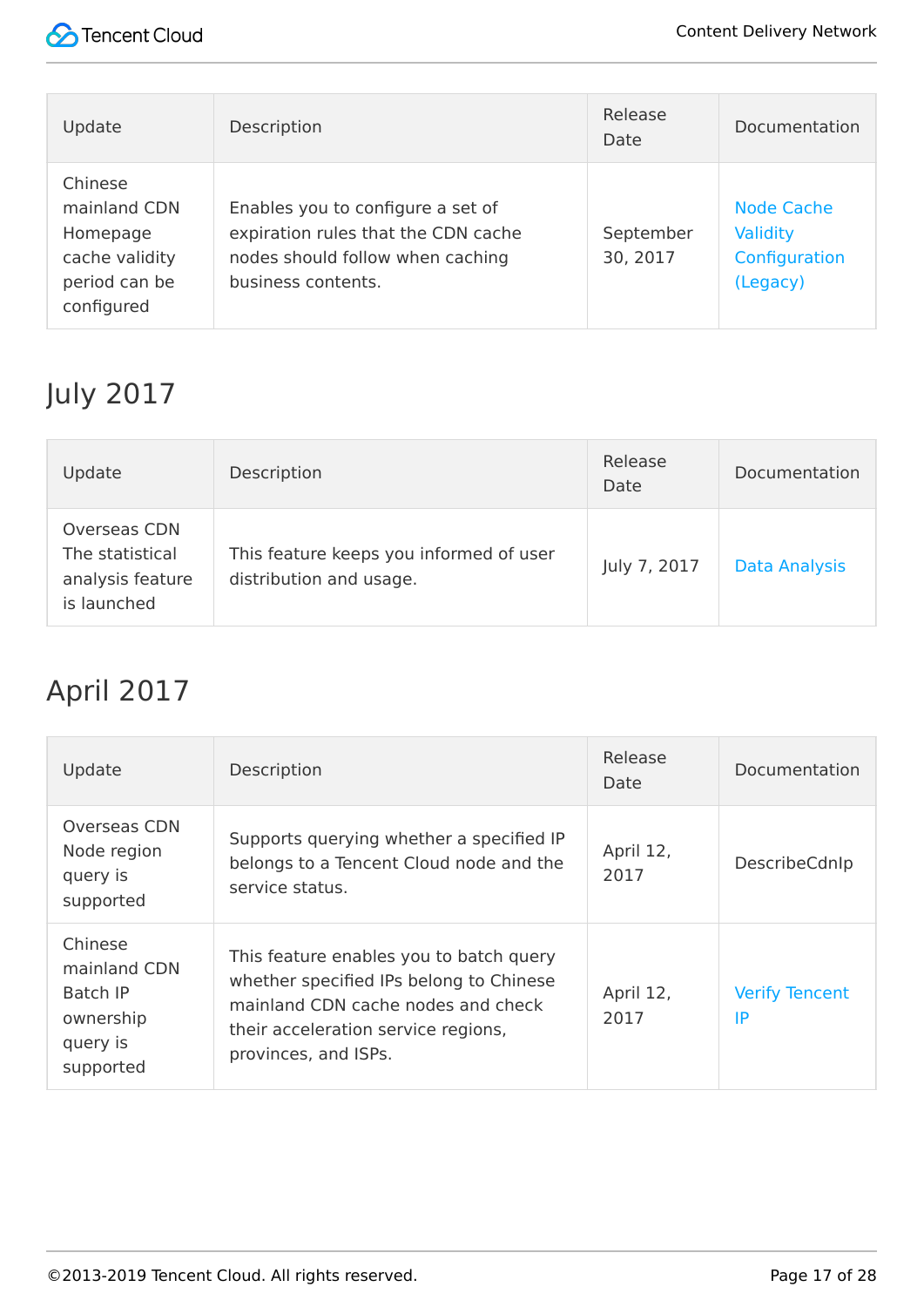

| Update                                                                 | Description                                                                 | Release<br>Date   | Documentation                           |
|------------------------------------------------------------------------|-----------------------------------------------------------------------------|-------------------|-----------------------------------------|
| Chinese<br>mainland CDN<br>Quick domain<br>name export is<br>supported | This feature enables you to quickly<br>export the list of CDN domain names. | April 12,<br>2017 | <b>Domain Name</b><br><b>Operations</b> |

#### March 2017

| Update                                                       | Description                                                                                                                                                                            | Release<br>Date   | Documentation                                              |
|--------------------------------------------------------------|----------------------------------------------------------------------------------------------------------------------------------------------------------------------------------------|-------------------|------------------------------------------------------------|
| Overseas CDN<br>The advanced<br>cache feature is<br>launched | This feature enables you to adjust the<br>node cache validity period dynamically<br>by setting the Max-Age value in the HTTP<br>response header Cache-Control of the<br>origin server. | March 15,<br>2017 | <b>Node Cache</b><br>Validity<br>Configuration<br>(Legacy) |

#### January 2017

| Update                                                       | Description                                                                                                                                                          | Release<br>Date     | Documentation                       |
|--------------------------------------------------------------|----------------------------------------------------------------------------------------------------------------------------------------------------------------------|---------------------|-------------------------------------|
| Overseas CDN<br>HTTP header<br>customization is<br>supported | This feature enables you to add a custom<br>header in the returned response<br>message to implement cross-origin<br>access when a business resource is<br>requested. | January 12,<br>2017 | <b>HTTP Header</b><br>Configuration |

#### December 2016

| Description<br><b>Jpdate</b> | Release<br>Date | Documentation |
|------------------------------|-----------------|---------------|
|------------------------------|-----------------|---------------|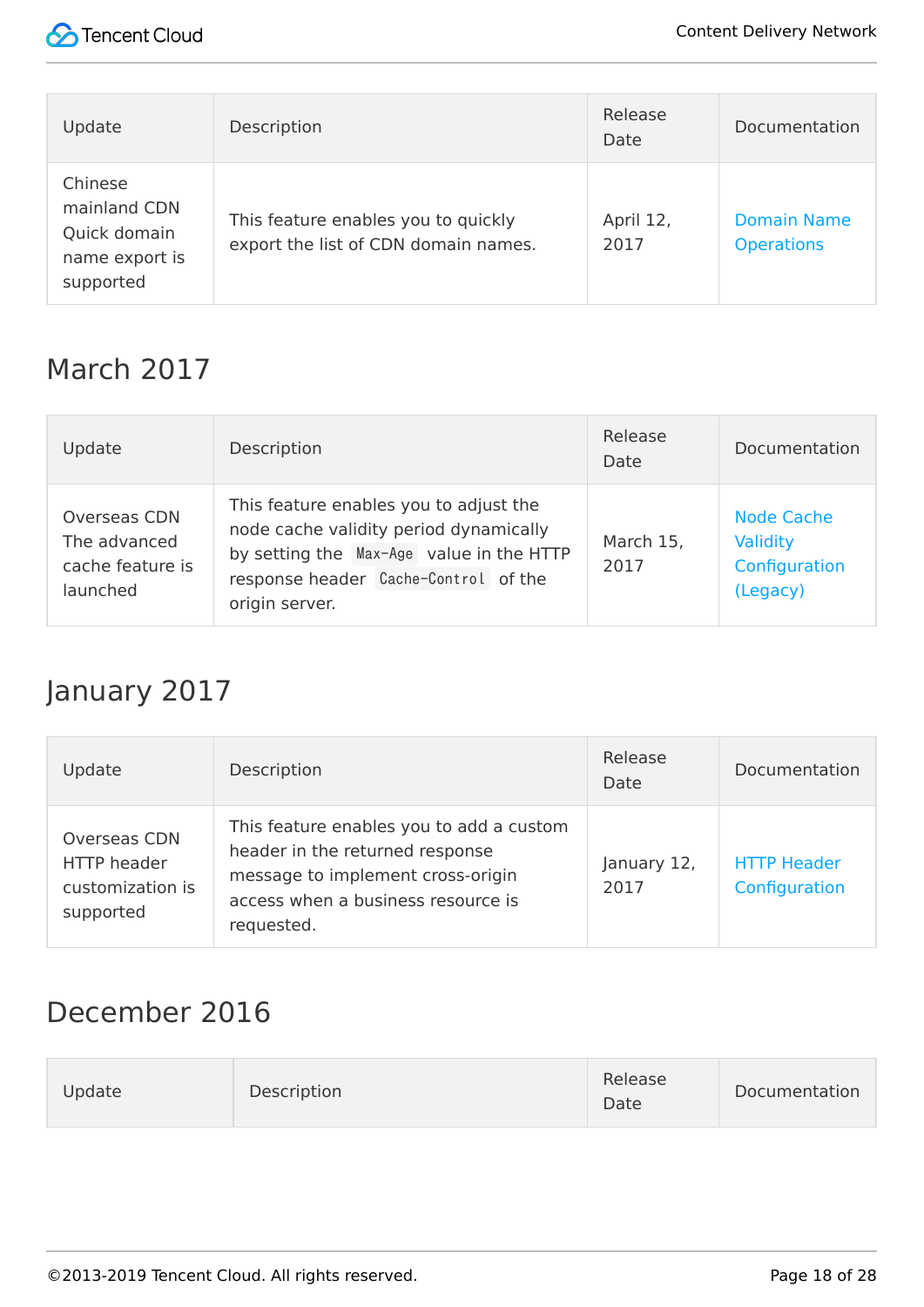

| Update                                                                                                    | Description                                                                                                                                         | Release<br>Date      | Documentation                                 |
|-----------------------------------------------------------------------------------------------------------|-----------------------------------------------------------------------------------------------------------------------------------------------------|----------------------|-----------------------------------------------|
| Chinese mainland<br><b>CDN</b><br>Bandwidth cap<br>can be configured<br>for domain names                  | Prevents hotlinking by malicious users<br>which can dramatically increase<br>bandwidth usage and result in<br>exorbitant costs.                     | December<br>14, 2016 | <b>Bandwidth Cap</b><br>Configuration         |
| Chinese mainland<br><b>CDN</b><br>Forced HTTPS<br>redirect is<br>supported                                | This feature enables you to specify a<br>redirect method and forcibly rewrite all<br>HTTP requests arriving at the CDN<br>node to HTTPS requests.   | December<br>14, 2016 | <b>Forced</b><br>Redirection<br>Configuration |
| Chinese mainland<br>CDN supports<br>primary/secondary<br>origin server<br>configuration                   | This feature ensures the high<br>availability of origin-pull.                                                                                       | December<br>14, 2016 | <b>Origin Server</b><br>Configuration         |
| Chinese mainland<br><b>CDN</b><br>Switching between<br>customer and COS<br>origin servers is<br>supported | This feature enables you to change the<br>type of the primary origin server from<br>customer origin server to COS origin<br>server and vice versa.  | December<br>14, 2016 | <b>Origin Server</b><br>Configuration         |
| Chinese mainland<br><b>CDN</b><br>Range GETs can<br>be configured                                         | This feature can greatly improve the<br>delivery efficiency of large files, speed<br>up responses, and reduce the pressure<br>on the origin server. | December<br>14, 2016 | <b>Range GETs</b><br>Configuration            |
| Overseas CDN<br>Cross-border<br>origin-pull<br>optimization is<br>supported                               | Overseas CDN supports cross-border<br>origin-pull optimization.                                                                                     | December<br>14, 2016 | Data Types                                    |

#### November 2016

| Description<br>Update | Release<br>Date | Documentation |
|-----------------------|-----------------|---------------|
|-----------------------|-----------------|---------------|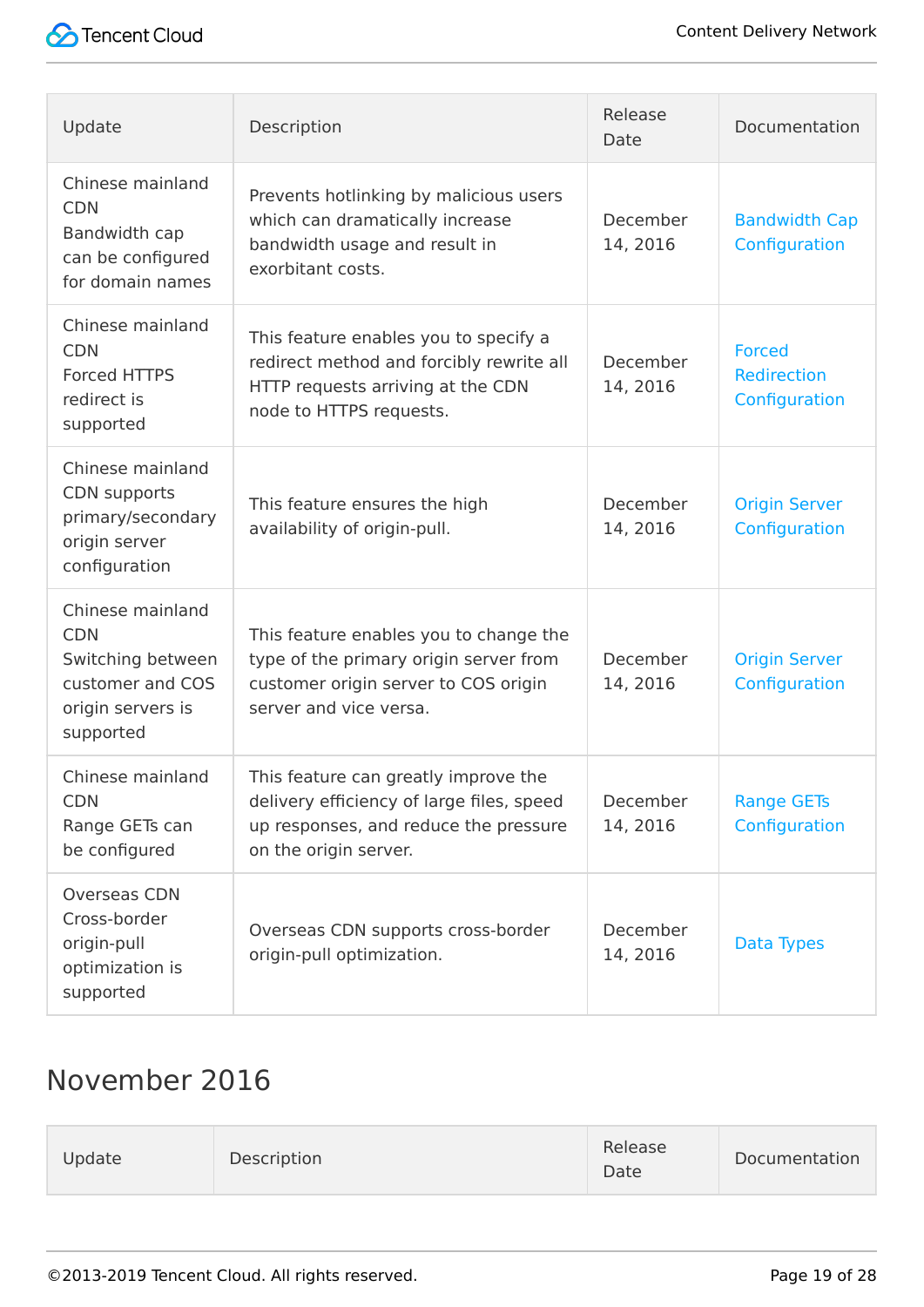| Update                                                 | Description                                                                                                          | Release<br>Date      | Documentation                               |
|--------------------------------------------------------|----------------------------------------------------------------------------------------------------------------------|----------------------|---------------------------------------------|
| Overseas CDN<br>Purge and<br>prefetch are<br>supported | Overseas CDN now supports the purge<br>cache and prefetch cache features.                                            | November<br>25, 2016 | <b>Purge Cache</b><br><b>Prefetch Cache</b> |
| Overseas CDN<br>Access log<br>download is<br>supported | The access logging feature is launched in<br>Overseas CDN to help you analyze user<br>access.                        | November<br>25, 2016 | <b>Download Logs</b>                        |
| Overseas CDN<br>COS origin<br>server is<br>supported   | Static resources in COS can be connected<br>to Overseas CDN for global acceleration<br>and delivery to user clients. | November<br>1,2016   | COS as Origin<br><b>Server of CDN</b>       |

#### October 2016

| Update                                                                                    | Description                                                                                                                                                                                                                                                                             | Release<br>Date     | Documentation                          |
|-------------------------------------------------------------------------------------------|-----------------------------------------------------------------------------------------------------------------------------------------------------------------------------------------------------------------------------------------------------------------------------------------|---------------------|----------------------------------------|
| Overseas CDN<br><b>HTTPS</b><br>acceleration is<br>supported                              | You can upload certificates for<br>deployment or directly deploy certificates<br>hosted in Tencent Cloud SSL Certificates<br>Service to the CDN platform. In this way,<br>you can enable HTTPS acceleration<br>service to implement encrypted data<br>transfer over the entire network. | October 28.<br>2016 | <b>HTTPS</b><br>Configuration<br>Guide |
| Chinese<br>mainland CDN<br>Real-time<br>monitoring of<br>origin-pull data<br>is supported | This feature enables you to view<br>monitoring curves in the last 6 hours at<br>1-minute granularity.                                                                                                                                                                                   | October 26,<br>2016 | Origin-Pull<br><b>Monitoring</b>       |
| <b>Batch</b><br>certificates<br>configuration is<br>supported                             | Certificates can be configured in batches<br>in the console.                                                                                                                                                                                                                            | October 26.<br>2016 | Console<br><b>Permissions</b>          |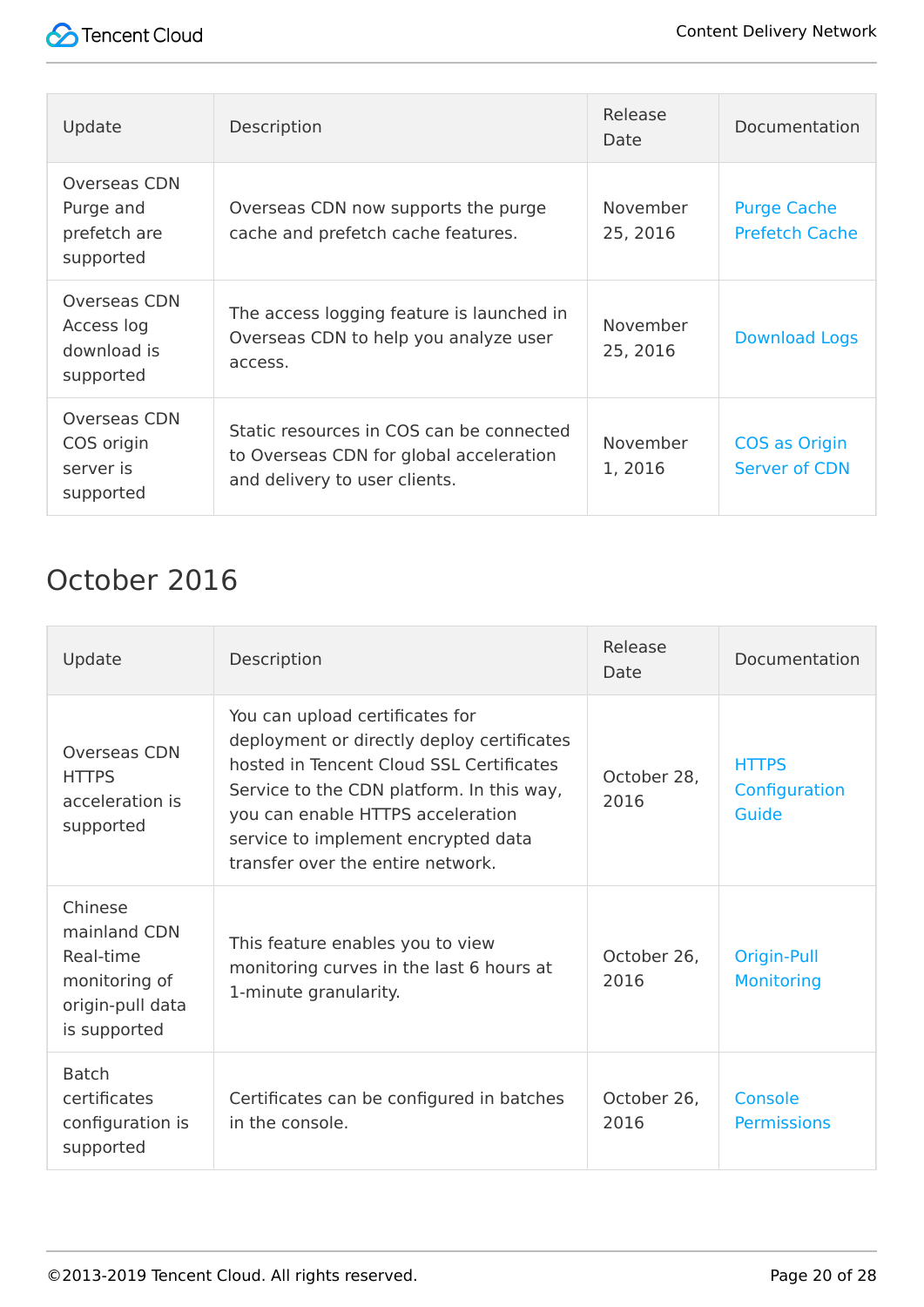

#### September 2016

| Update                                  | Description                                                                                                                                                                               | Release<br>Date       | Documentation                           |
|-----------------------------------------|-------------------------------------------------------------------------------------------------------------------------------------------------------------------------------------------|-----------------------|-----------------------------------------|
| IP access limit<br>can be<br>configured | By limiting the number of access<br>requests per second from a client IP to a<br>node, you can defend against high-<br>frequency CC attacks and prevent<br>hotlinking by malicious users. | September<br>23, 2016 | <b>IP Access Limit</b><br>Configuration |

#### August 2016

| Update                                                        | Description                                                                                                                                                             | Release<br>Date    | Documentation                                                     |
|---------------------------------------------------------------|-------------------------------------------------------------------------------------------------------------------------------------------------------------------------|--------------------|-------------------------------------------------------------------|
| Cache validity<br>rule priority<br>adjustment is<br>supported | The priorities of multiple cache validity<br>rules can be adjusted.                                                                                                     | August 22,<br>2016 | <b>Node Cache</b><br><b>Validity</b><br>Configuration<br>(Legacy) |
| IP<br>blocklist/allowlist<br>can be<br>configured             | By setting an access control policy on<br>IPs of user requests, you can<br>effectively restrict the access source to<br>prevent malicious IP hotlinking and<br>attacks. | August 11,<br>2016 | IP<br><b>Blocklist/Allowlist</b><br>Configuration                 |
| Self-diagnosis<br>tool is supported                           | This tool enables the detection of DNS<br>resolution of connected domain names,<br>linkage quality, node status, origin<br>server, and data access consistency.         | August 11,<br>2016 | Self-Diagnosis<br>Tool                                            |

#### July 2016

| Description<br><b>Jpdate</b> | Release<br>Date | Documentation |
|------------------------------|-----------------|---------------|
|------------------------------|-----------------|---------------|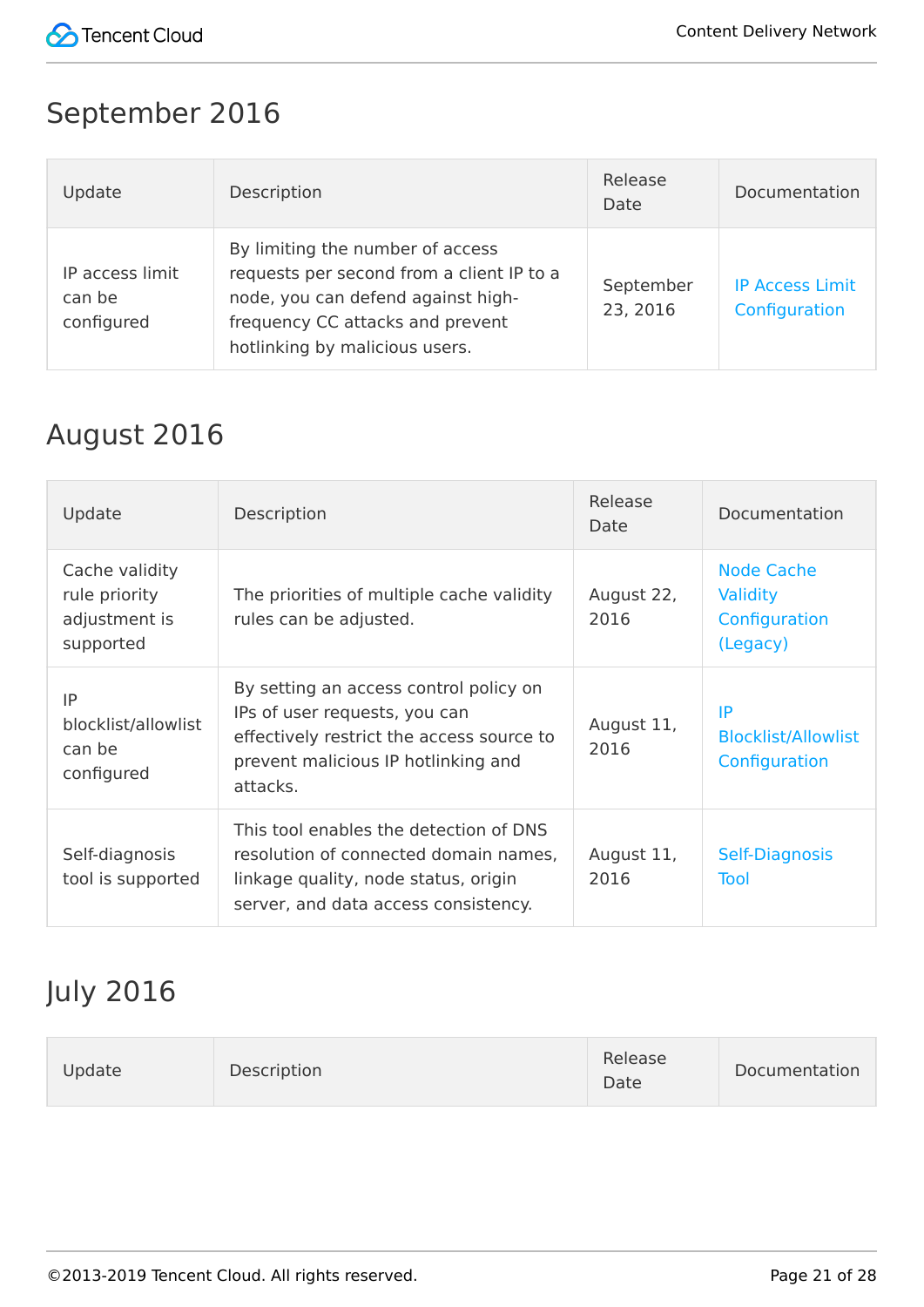| Update                                                      | Description                                                                                                                                                                                                                                                                                                                         | Release<br>Date  | Documentation                                      |
|-------------------------------------------------------------|-------------------------------------------------------------------------------------------------------------------------------------------------------------------------------------------------------------------------------------------------------------------------------------------------------------------------------------|------------------|----------------------------------------------------|
| <b>SEO</b><br>optimization<br>configuration is<br>supported | This feature solves the problem of<br>incorrect weights of domain name search<br>results due to frequent IP changes by<br>CDN. By identifying whether an access IP<br>belongs to a search engine, you can<br>choose to directly pull the resource from<br>the origin server, ensuring the stability of<br>the search engine weight. | July 19,<br>2016 | <b>SEO</b><br><b>Optimization</b><br>Configuration |
| <b>Custom HTTP</b><br>Header is<br>supported                | This feature enables you to add a custom<br>header in the returned response<br>message to implement cross-origin<br>access when a business resource is<br>requested.                                                                                                                                                                | July 19,<br>2016 | <b>HTTP Header</b><br>Configuration                |

### June 2016

| Update                                                                  | Description                                                                                                                                                                                                                       | Release<br>Date  | Documentation            |
|-------------------------------------------------------------------------|-----------------------------------------------------------------------------------------------------------------------------------------------------------------------------------------------------------------------------------|------------------|--------------------------|
| The resource<br>prefetch feature<br>is launched<br>(In beta test)       | CDN offers a resource prefetch feature<br>that enables you to load specified<br>resources to a cache node by simply<br>submitting the list of resources in the<br>CDN console instead of waiting for user<br>requests to trigger. | June 30,<br>2016 | <b>Prefetch Cache</b>    |
| Entry for<br>Overseas CDN<br>application is<br>opened<br>(In beta test) | You can apply to enable Overseas CDN<br>acceleration on this page.                                                                                                                                                                | June 30,<br>2016 | Overseas<br>Acceleration |
| The CDN<br>monthly<br>operational<br>report feature is<br>launched      | Your monthly business status is displayed<br>in multiple dimensions to facilitate<br>analysis of your business operations.                                                                                                        | June 13,<br>2016 | <b>Data Analysis</b>     |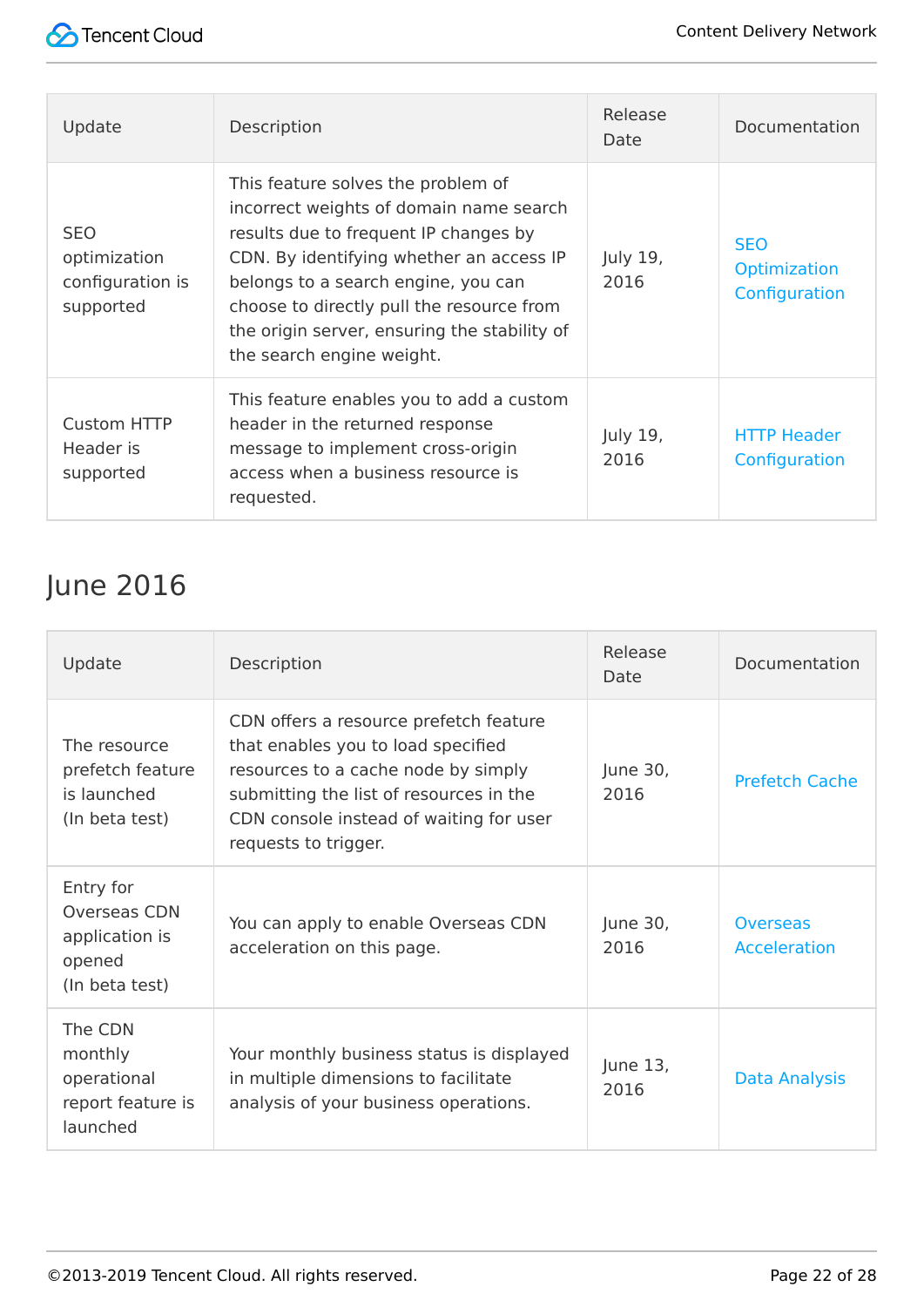

#### April 2016

| Update                                                           | Description                                                                                                                 | Release<br>Date   | Documentation                     |
|------------------------------------------------------------------|-----------------------------------------------------------------------------------------------------------------------------|-------------------|-----------------------------------|
| Free third-party<br><b>HTTPS</b><br>certificates are<br>provided | You can go to the SSL Certificates Service<br>console to apply for a free third-party<br>certificate provided by TrustAsia. | April 29,<br>2016 | <b>FAQs about</b><br><b>HTTPS</b> |

#### March 2016

| Update                                   | Description                                                                                                                                                                      | Release<br>Date  | Documentation               |
|------------------------------------------|----------------------------------------------------------------------------------------------------------------------------------------------------------------------------------|------------------|-----------------------------|
| CDN supports<br>querying IP<br>ownership | This feature enables you to verify<br>whether a specified IP belongs to a<br>Chinese mainland CDN cache node and<br>check its acceleration service region,<br>province, and ISP. | March 4,<br>2016 | <b>Verify Tencent</b><br>IP |

#### January 2016

| Update                               | Description                                                                                                 | Release<br>Date     | Documentation                  |
|--------------------------------------|-------------------------------------------------------------------------------------------------------------|---------------------|--------------------------------|
| CDN supports<br>COS origin<br>server | Static resources in COS can be connected<br>to CDN for global acceleration and<br>delivery to user clients. | January 20,<br>2016 | COS as Origin<br>Server of CDN |

#### October 2015

| Description<br>Update | Release<br>Date | Documentation |
|-----------------------|-----------------|---------------|
|-----------------------|-----------------|---------------|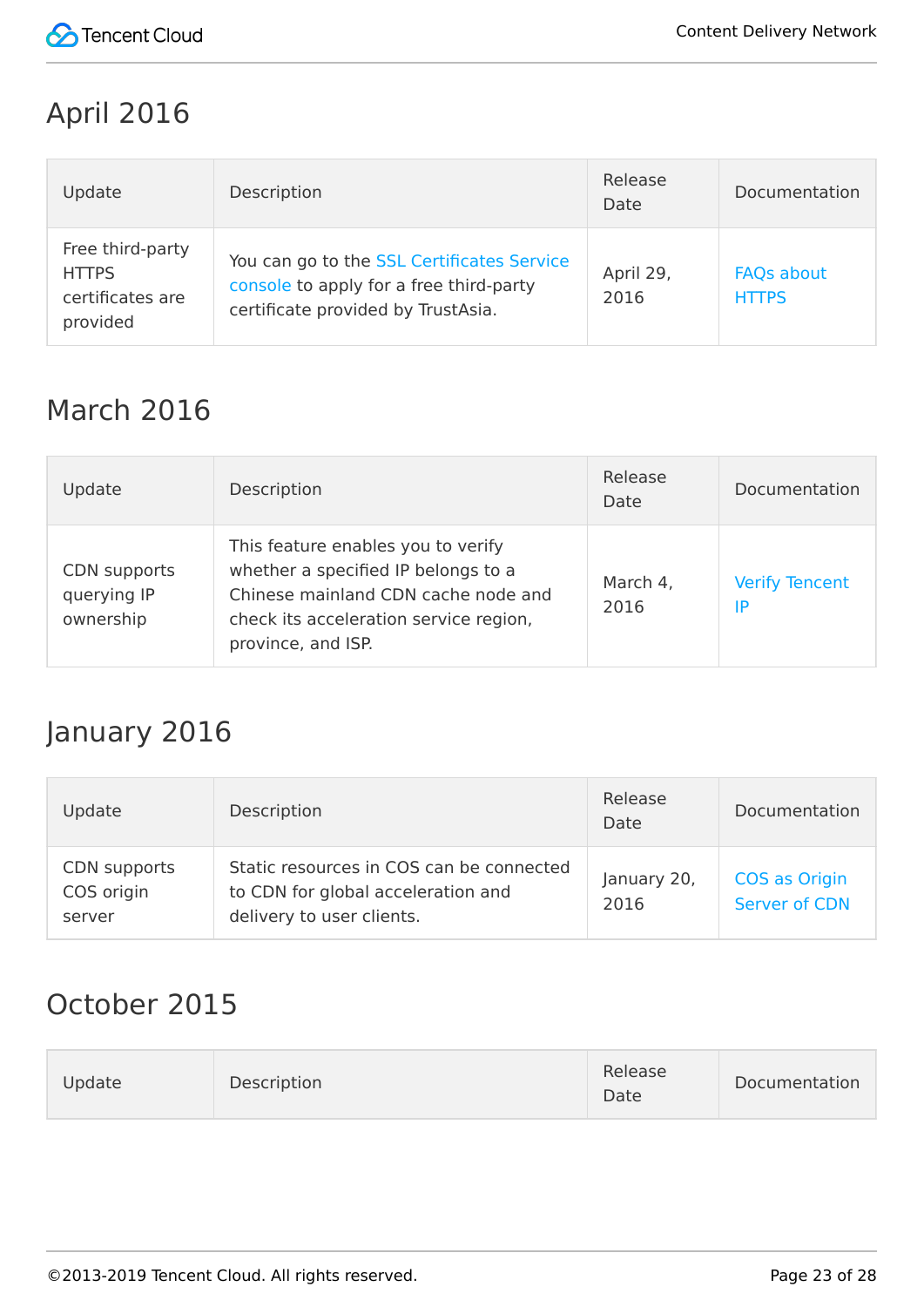

| Update                                                                                 | Description                                                                                                                                                                    | Release<br>Date     | Documentation                                               |
|----------------------------------------------------------------------------------------|--------------------------------------------------------------------------------------------------------------------------------------------------------------------------------|---------------------|-------------------------------------------------------------|
| The entire<br>network status<br>monitoring<br>feature is<br>launched for<br><b>CDN</b> | This feature enables you to monitor the<br>latency and availability status of ISPs in<br>all provinces of Chinese mainland and<br>each region outside the Chinese<br>mainland. | October 10,<br>2015 | <b>Entire Network</b><br><b>Status</b><br><b>Monitoring</b> |

#### August 2015

| Update                                                                                          | Description                                                     | Release<br>Date   | Documentation                      |
|-------------------------------------------------------------------------------------------------|-----------------------------------------------------------------|-------------------|------------------------------------|
| Multidimensional<br>statistics<br>collection (such<br>as access status<br>code) is<br>supported | Statistics of 2XX/3XX/4XX/5XX status<br>codes can be collected. | August 8,<br>2015 | <b>Access</b><br><b>Monitoring</b> |

#### June 2015

| Update                              | Description                           | Release<br>Date  | Documentation         |
|-------------------------------------|---------------------------------------|------------------|-----------------------|
| Directory purge                     | Resources can be purged by directory. | June 12,<br>2015 | <b>Purge Cache</b>    |
| Prefetch feature<br>for large files | Large files can be prefetched.        | June 12,<br>2015 | <b>Prefetch Cache</b> |

#### May 2015

| Release<br>Update<br>Description<br>Date | Documentation |
|------------------------------------------|---------------|
|------------------------------------------|---------------|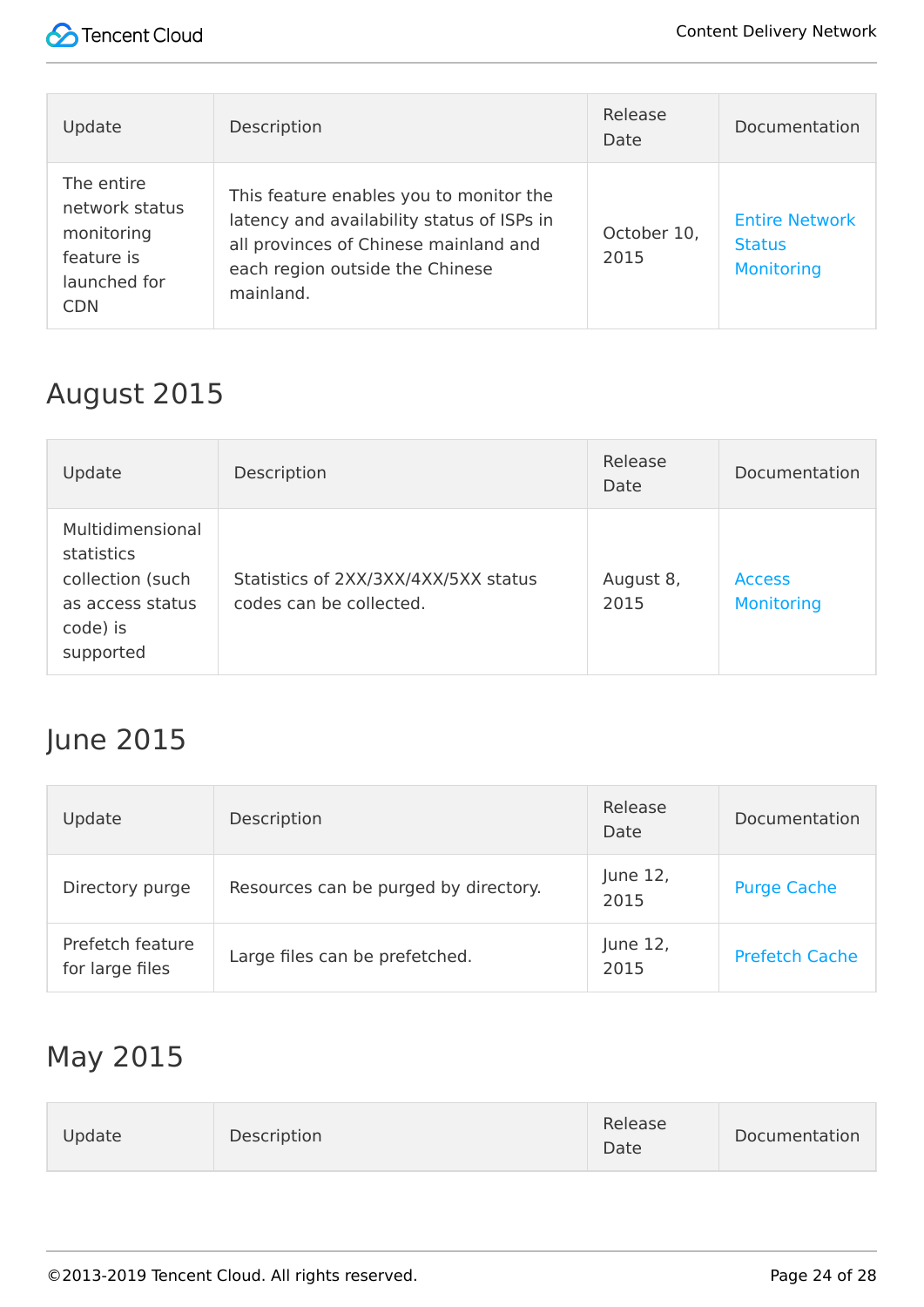

| Update                                                             | Description                                                                 | Release<br>Date | Documentation                                              |
|--------------------------------------------------------------------|-----------------------------------------------------------------------------|-----------------|------------------------------------------------------------|
| Cache validity<br>inherits the<br>origin server's<br>cache-control | The cache validity inherits the origin<br>server's cache-control parameter. | May 18,<br>2015 | <b>Node Cache</b><br>Validity<br>Configuration<br>(Legacy) |

## April 2015

| Update                                                         | Description                                                                                                                                                                                 | Release<br>Date   | Documentation                                                     |
|----------------------------------------------------------------|---------------------------------------------------------------------------------------------------------------------------------------------------------------------------------------------|-------------------|-------------------------------------------------------------------|
| Origin domain<br>can be<br>configured                          | CDN supports modifying origin domains.                                                                                                                                                      | April 20,<br>2015 | <b>Origin Server</b><br>Configuration                             |
| Referer hotlink<br>protection can<br>be configured             | By setting an access control policy on the<br>value of the referer field in the HTTP<br>request header, the access source can be<br>restricted to prevent hotlinking by<br>malicious users. | April 20,<br>2015 | <b>Hotlink</b><br><b>Protection</b><br>Configuration              |
| Advanced<br>features such as<br>cache validity<br>are launched | Cache validity of resources of a particular<br>type or resources in a particular directory<br>or path can be specified.                                                                     | April 20,<br>2015 | <b>Node Cache</b><br><b>Validity</b><br>Configuration<br>(Legacy) |

#### March 2015

| Update                                                                     | Description                                              | Release<br>Date   | Documentation                        |
|----------------------------------------------------------------------------|----------------------------------------------------------|-------------------|--------------------------------------|
| CDN supports<br>connecting<br>customer and<br>FTP-hosted<br>origin servers | Customer and FTP-hosted origin servers<br>are supported. | March 15,<br>2015 | <b>Adding Domain</b><br><b>Names</b> |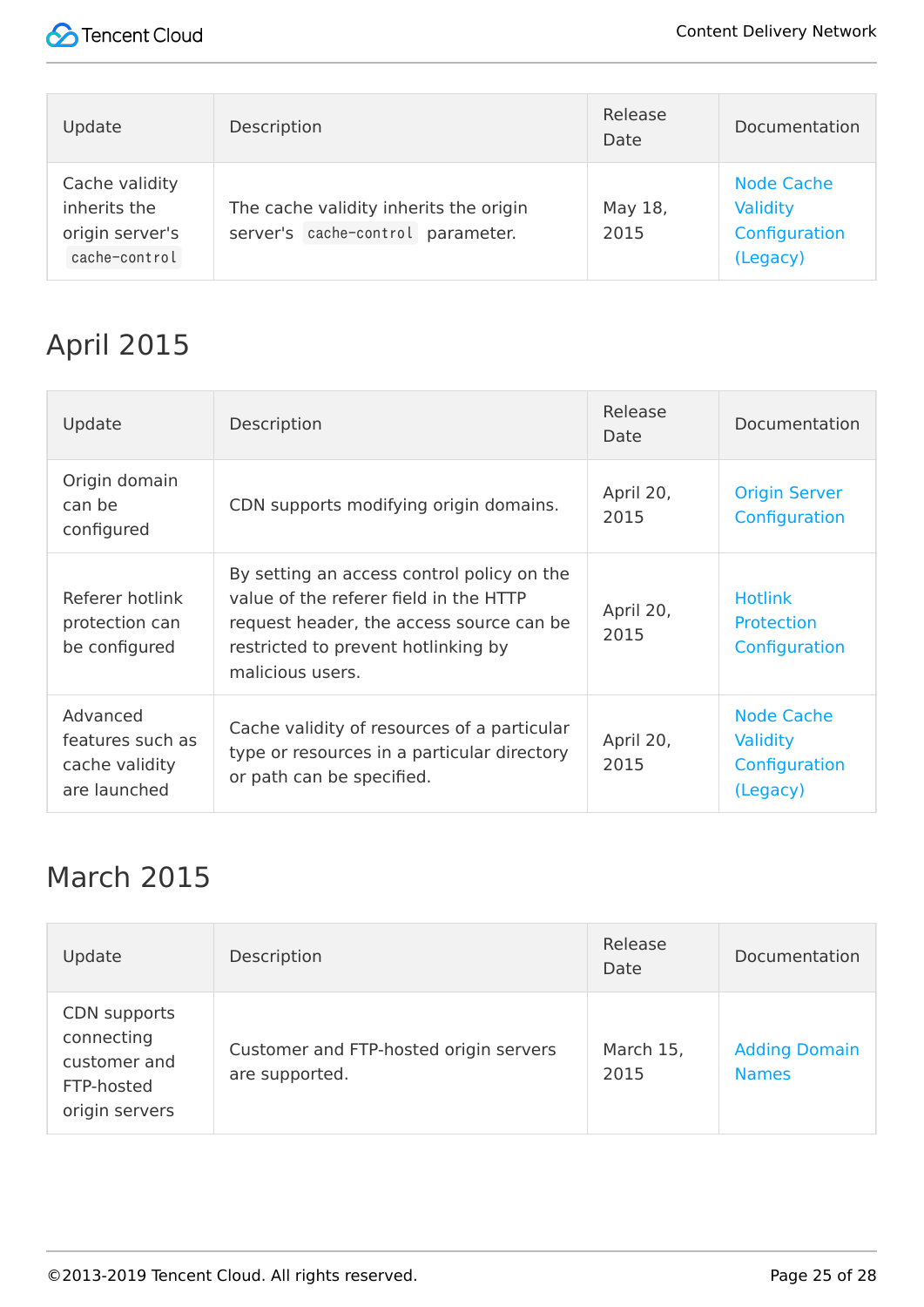

| Update                                                        | Description                                                              | Release<br>Date   | Documentation              |
|---------------------------------------------------------------|--------------------------------------------------------------------------|-------------------|----------------------------|
| Bill-by-<br>bandwidth and<br>bill-by-traffic are<br>supported | CDN offers two billing modes: bill-by-<br>bandwidth and bill-by-traffic. | March 15,<br>2015 | <b>Billing</b><br>Overview |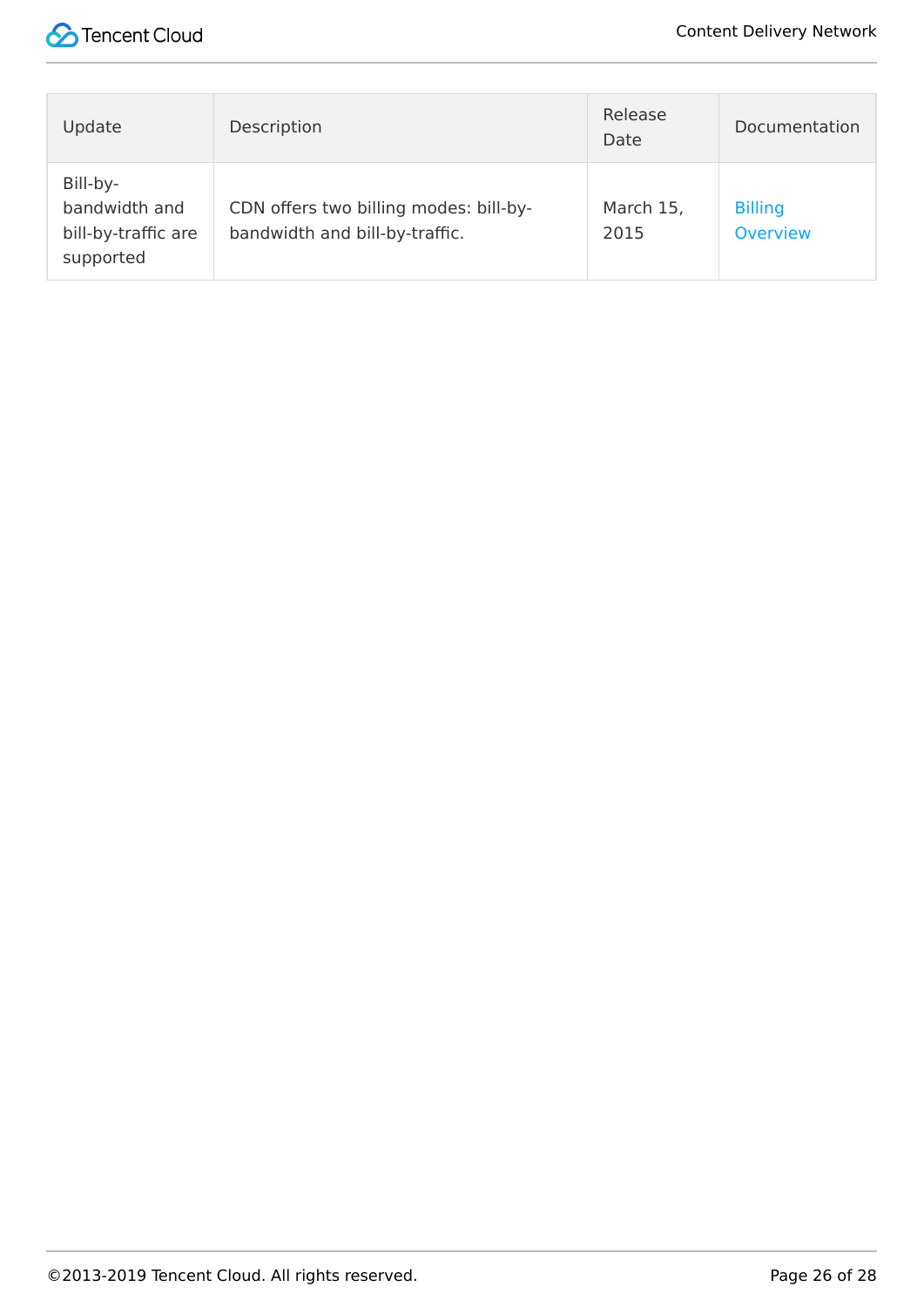# <span id="page-26-1"></span><span id="page-26-0"></span>Announcements CNAME Update

Last updated:2021-12-24 10:16:51

#### Background

Tencent Cloud CDN plans to update CNAME on January 10, 2021. The updates are as follows:

- A new CNAME (suffixed with .cn) will be assigned to your domain names accelerated in the Chinese mainland and over the globe.
- If you switch your domain names to acceleration outside the Chinese mainland, CNAMEs suffixed with .com are used instead.

#### Notes

After the upgrade, you will see two different CNAMEs for your domain names, one suffixed with .com and the other with .cn.

1. New CNAME

The original CNAME is still valid before you configure the new CNAME. To ensure the proper running of your business, please switch to the new CNAME ASAP.

2. CNAME changes with acceleration region

The CNAME will change with the acceleration region. When domain names accelerated in the Chinese mainland and over the globe are switched to acceleration outside the Chinese mainland, their CNAMEs suffixed with .cdn.dnsv1.cn will be changed to CNAMEs suffixed with .cdn.dnsv1.com, and vise versa.